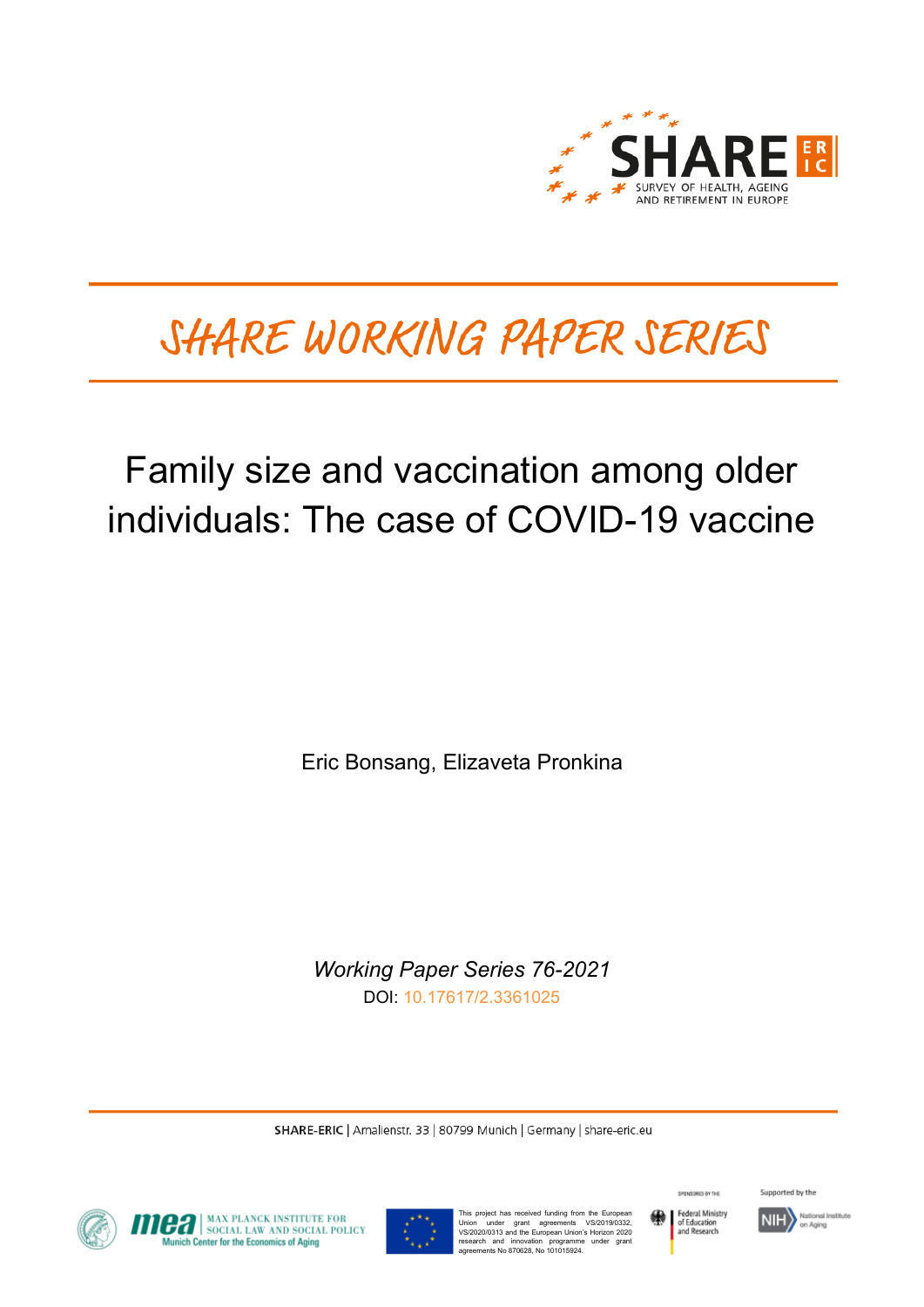## **About the SHARE Working Paper Series**

The series is designed to provide a timely discussion of results based on SHARE data within the SHARE family, i.e., members of the SHARE Country Teams, Area Coordination Teams and other SHARE bodies. The papers are not peer reviewed; the authors are solely responsible for the scientific content and the graphical layout of their submissions. The respective Country Team Leaders and Area Coordinators are encouraged to look over the submissions by their team members.

The publisher (SHARE ERIC) checks working papers in this series for formal issues such as proper acknowledgements to the funders of SHARE. The publisher takes no responsibility for the scientific content of the paper.

## **Acknowledgements**

Research in this article is a part of the EU Horizon 2020 SHARE-COVID19 project (Grant agreement ID: 101015924).

This publication is based on preliminary SHARE wave 9 COVID-19 Survey 2 release 0 data (Börsch-Supan 2021). Therefore, the analyses, conclusions and results are preliminary. Please see Scherpenzeel et al. (2020) for methodological details. In addition, this paper uses data from SHARE Waves 1, 2, 4, 5, 6, 7 and 8 (DOIs: 10.6103/SHARE.w1.710, 10.6103/SHARE.w2.710, 10.6103/SHARE.w3.710, 10.6103/SHARE.w4.710, 10.6103/SHARE.w5.710, 10.6103/SHARE.w6.710, 10.6103/SHARE.w7.711, 10.6103/SHARE.w8caintd.100, 10.6103/SHARE.w8ca.100, 10.6103/SHARE.w8.100), see Börsch-Supan et al. (2013) for methodological details. The SHARE data collection has been funded by the European Commission, DG RTD through FP5 (QLK6-CT-2001-00360), FP6 (SHARE-I3: RII-CT-2006-062193, COMPARE: CIT5-CT-2005-028857, SHARELIFE: CIT4- CT-2006-028812), FP7 (SHARE-PREP: GA N°211909, SHARE-LEAP: GA N°227822, SHARE M4: GA N°261982, DASISH: GA N°283646) and Horizon 2020 (SHARE-DEV3: GA N°676536, SHARE-COHESION: GA N°870628, SERISS: GA N°654221, SSHOC: GA N°823782) and by DG Employment, Social Affairs & Inclusion through VS 2015/0195, VS 2016/0135. VS 2018/0285, VS 2019/0332, and VS 2020/0313. Additional funding from the German Ministry of Education and Research, the Max Planck Society for the Advancement of Science, the U.S. National Institute on Aging (U01\_AG09740-13S2, P01\_AG005842, P01\_AG08291, P30\_AG12815, R21\_AG025169, Y1-AG-4553-01, IAG\_BSR06-11, OGHA\_04-064, HHSN271201300071C, RAG052527A) and from various national funding sources is gratefully acknowledged (see www.share-project.org).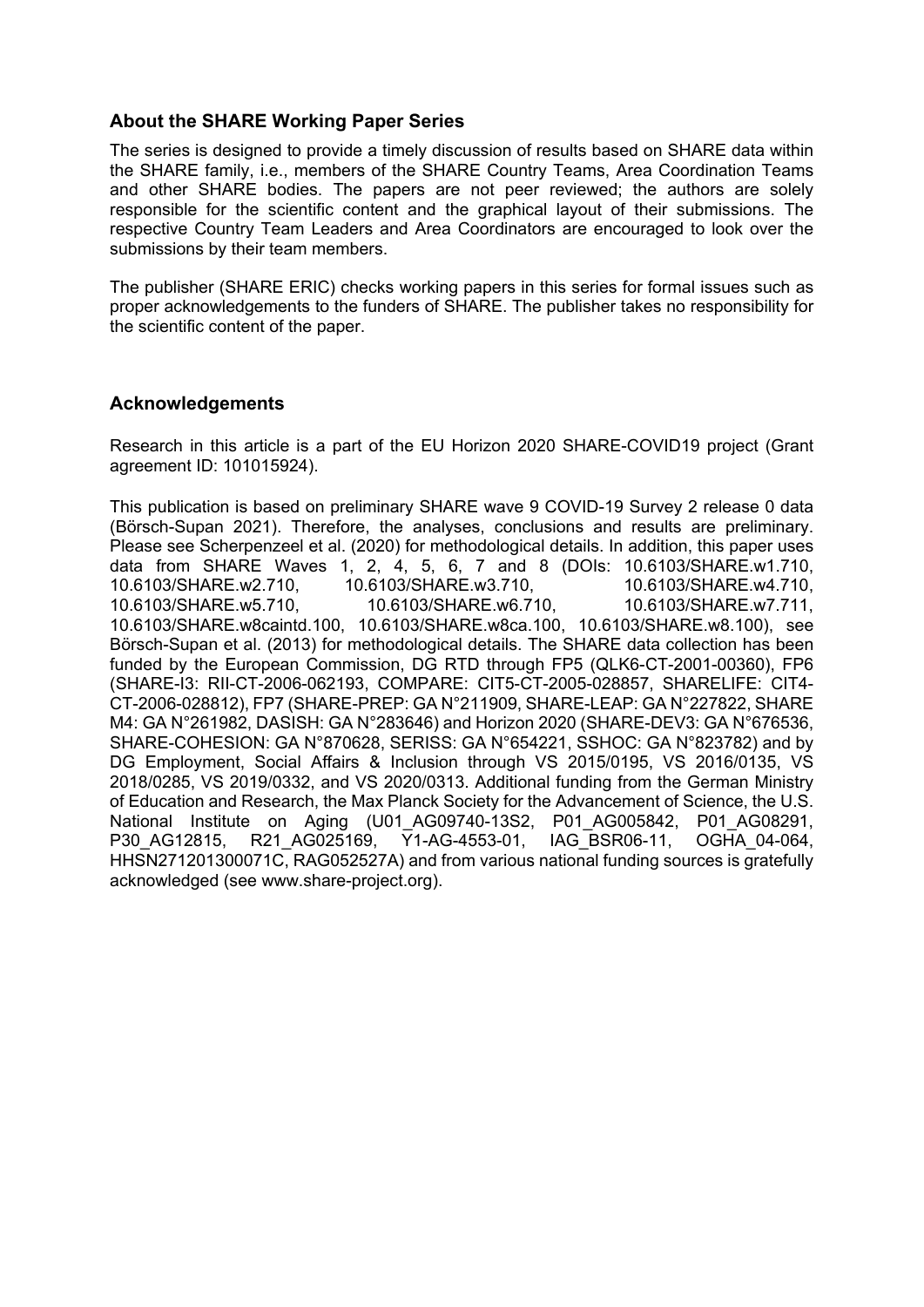### **Family size and vaccination among older individuals: The case of COVID-19 vaccine1**

Eric Bonsang and Elizaveta Pronkina Université Paris-Dauphine, PSL Research University, CNRS, IRD, LEDa

December 17, 2021

#### **Abstract**

While vaccination is generally considered an efficient way to protect against transmissible diseases, vaccine hesitancy is still widespread in many countries. In this paper, we investigate how individual-specific factors -the number of children- affect the probability of getting the vaccine against COVID-19. To answer this research question, we focus on the population aged 50 year-old or older as the risk of developing severe symptoms is the highest among them and use the Survey of Health, Ageing and Retirement in Europe (SHARE) Corona wave conducted in Summer 2021. To identify the effect of family size on vaccination, we exploit an exogenous variation in the probability to have more than two children due to the sex composition of the two firstborns. We document that having more than two children increases the probability of getting the COVID-19 vaccine among older individuals. This impact is economically and statistically significant. We propose a potential mechanism behind this result - the higher probability of being exposed to the disease proxied by knowing someone who tested positive with the Coronavirus or had symptoms similar to it, and by network size and number of contacts with children before the outbreak of Corona.

*JEL codes:* I18, I15, J13 *Keywords:* Vaccination, Family size, Exposure to virus, COVID-19

<sup>&</sup>lt;sup>1</sup>We highly appreciate feedback from Jesús M. Carro, Juan Jose Dolado, Clémentine Garrouste, Anne Laferrère and Pedro Mira. We also would like to thank feedback from participants at the LEGOS seminar at Université Paris-Dauphine. This publication is based on preliminary SHARE wave 9 COVID-19 Survey 2 release 0 data. Therefore, the analyses, conclusions and results are preliminary. Research in this article is a part of the H2020 SHARE-COVID19 project (Grant agreement No. 101015924). For the full SHARE data use acknowledgments see Appendix.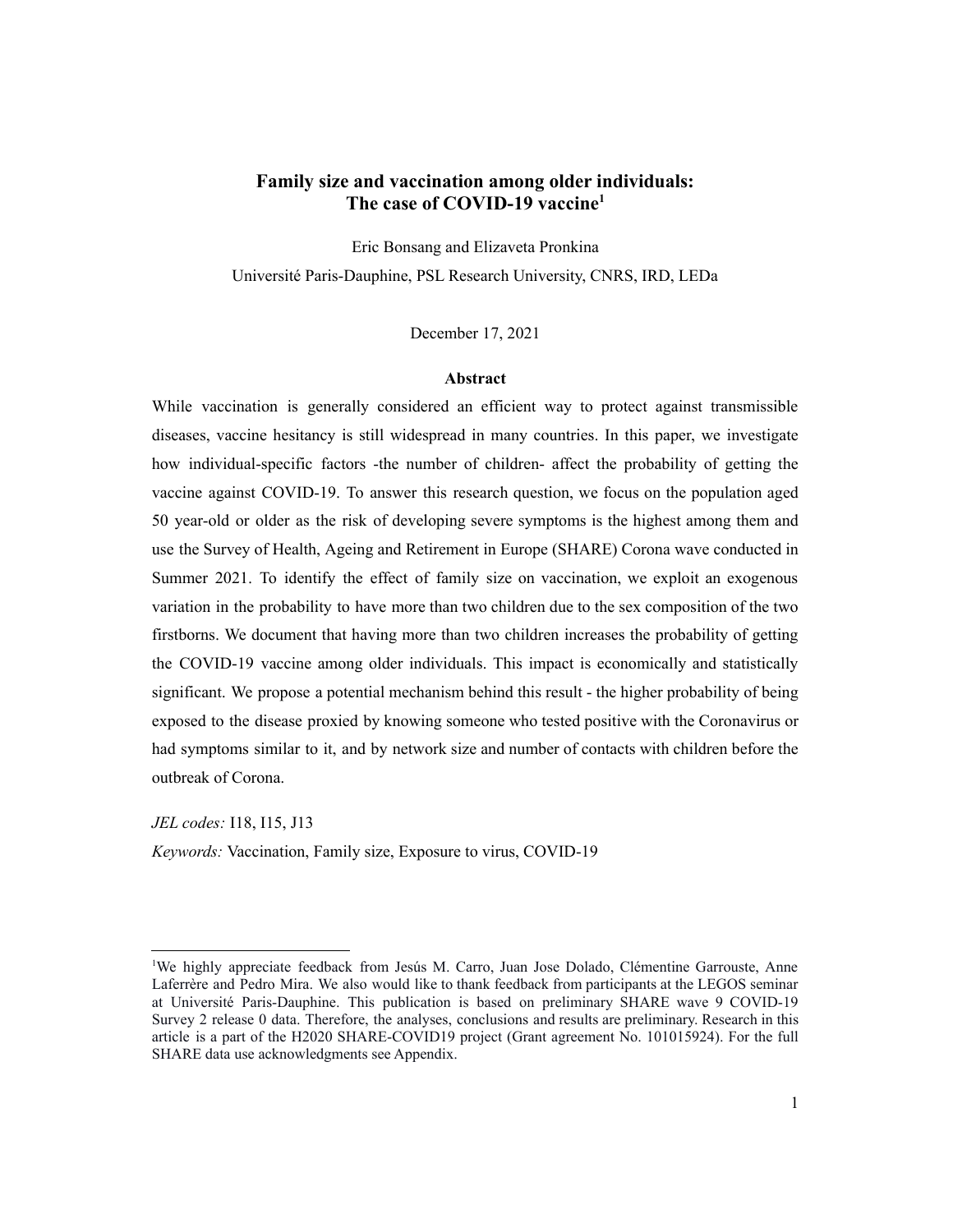#### **1. Introduction**

Getting a vaccine against COVID is crucial to protect oneself, decrease the spread of the disease and to return to a pre-pandemic lifestyle (WHO, November 2021).2 Anti-COVID vaccines have been almost universally available to older individuals in Europe by Summer 2021. Yet, vaccination hesitancy is spread across many countries despite its documented benefits specifically for older individuals. What can explain within-country differences in vaccine take-up? This question is crucial to understand how to quickly reach herd immunity and to contain the spread of the disease. In this paper, we focus on one factor - family size, which is likely to affect, among other mechanisms, the differential exposure to the virus, and, in turn, may impact the vaccination decision.

We estimate the causal impact of family size on the probability of getting the COVID vaccine. Leaving aside the "quality" of children, we consider the role of the number of children. To do so, we use data from the Second Wave of Survey of Health, Ageing and Retirement in Europe (SHARE) Corona Survey conducted between June and August  $2021$ .<sup>3</sup> The Corona Survey is a part of SHARE and is designed to estimate the impact of the COVID-19 pandemic on individuals above 50 years old in Europe and Israel. The second wave includes the question: *"Have you been vaccinated against Covid-19?",* that allows us to study revealed preferences about the COVID-19 vaccination. We combine questions from the SHARE Corona Survey with fertility history from the pre-pandemic survey waves to investigate the role of family links on vaccination. Thus, in our study, we focus on the elderly who were targeted as a priority group for vaccination in many countries.

To get a causal effect of the family size on the probability of getting the COVID vaccine, we use parental preferences for mixed-sex offspring as a source of exogenous variation for having more than two children in line with Angrist and Evans (1998). Accordingly, the instrument is based on the sex composition of the two firstborn biological children. Results show that the number of children has a significant positive impact on the probability of getting the COVID vaccine.

Why does family size affect the decision to get the vaccine against COVID? On the one

<sup>2</sup> Retrieved on November 29, 2021

https://www.who.int/news-room/questions-and-answers/item/coronavirus-disease-(covid-19)-vaccines

<sup>3</sup> This publication is based on preliminary SHARE wave 9 COVID-19 Survey 2 release 0 data. For the full SHARE data use acknowledgments see the Appendix.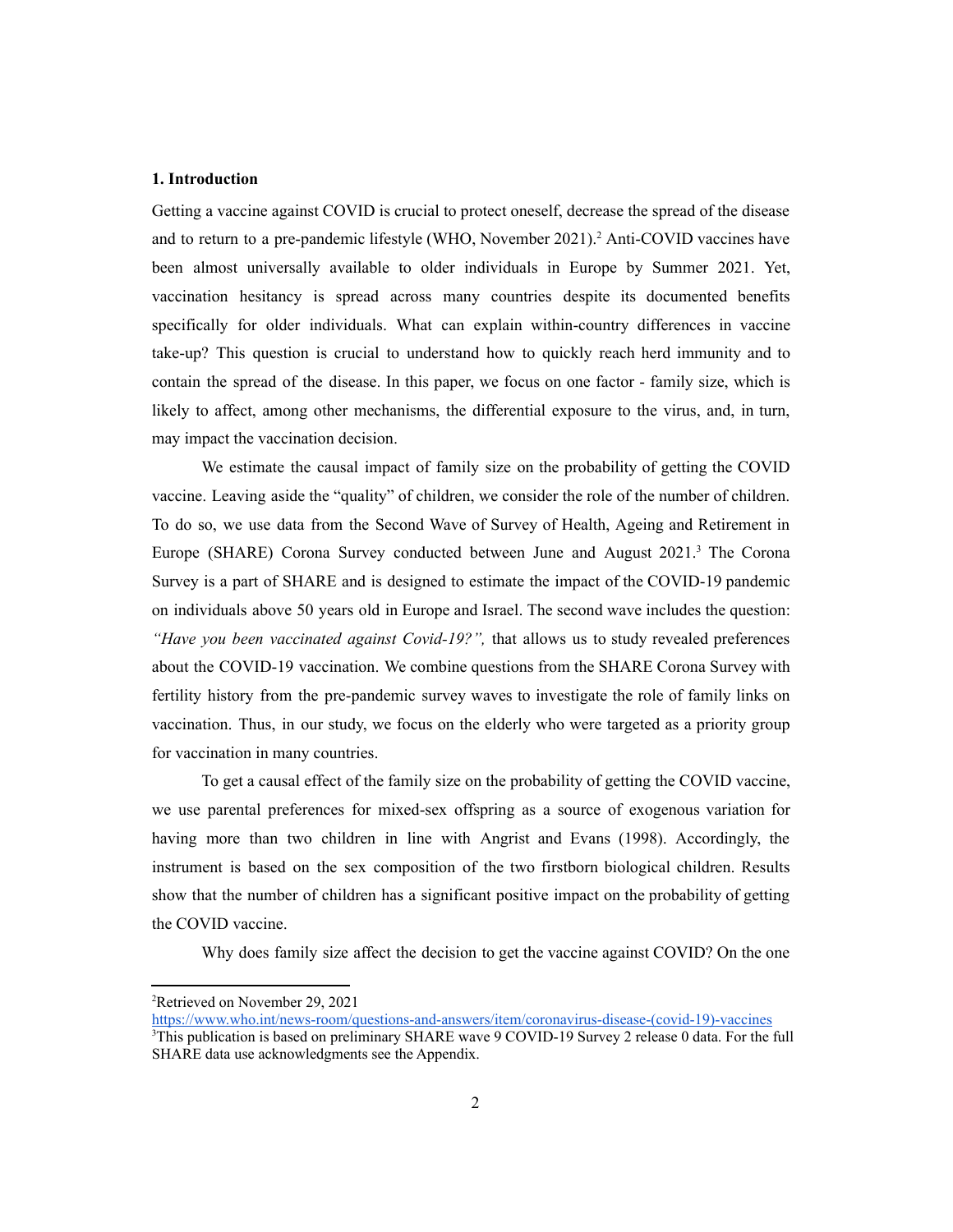hand, a larger family size might lead to more personal contacts (e.g. Grundy and Read, 2012) and, in turn, a higher risk of contagion. Therefore, the decision to get the COVID vaccine can be interpreted as a preventive behaviour facing a greater risk of getting sick. In line with this hypothesis, before the COVID pandemic, Oster (2018) shows that disease outbreaks increase vaccination rates and Ahituv et al. (1996) document a higher condom use across the US in response to the local prevalence of AIDS. Differences in lifestyles before and after the outbreak of Corona could also matter for vaccination: this may be the case for grandparents who were used to meeting with their grandchildren in the past and to keep with those contacts would mean a high exposure to disease. The size of the network may also increase the probability of knowing someone who had the disease. Thus, it can increase awareness about the existence and negative effects of the virus. Funk et al. (2009) develop a theoretical model to show that the first-hand experience and diffusion of knowledge within the network can contain the transmissible disease. At the local level and related to the COVID pandemic, Giulietti et al. (2021) find a higher COVID vaccination rate in places with more deaths in the UK. The number of children could also increase the probability to have the needed information for getting vaccinated: the location and commuting to the vaccine centre, updates on eligibility criteria about vaccination, booking appointments on the online websites (e.g., for anecdotal evidence see the Washington Post,  $2021$ .<sup>4</sup> On the other hand, there could be trade-offs between the number of children and quality of contacts among parents and children, and larger family size might lead to less strong parent-child social ties and, in turn, fewer social interactions (e.g. Ward et al. 2009). Next, knowing someone who had a mild form of COVID may downplay the perception of the contagion severity (Kreps and Kriner, 2021; Diament et al., 2021). Moreover, the negative externalities of not getting vaccinated might be lower for those individuals who are surrounded by younger family members who are less likely to develop a serious form of the disease.

Understanding whether family size has a positive or negative effect remains an empirical question. Based on additional modules in the SHARE Corona Survey and pre-COVID waves, we document a positive and statistically significant effect of family size on vaccination decisions. We show that having more than two children increases the probability of knowing someone who had the Corona symptoms or had been tested positive by Summer 2021 but does not affect the

<sup>&</sup>lt;sup>4</sup>Refer to https://www.washingtonpost.com/technology/2021/02/02/vaccine-appointment-parents-kids/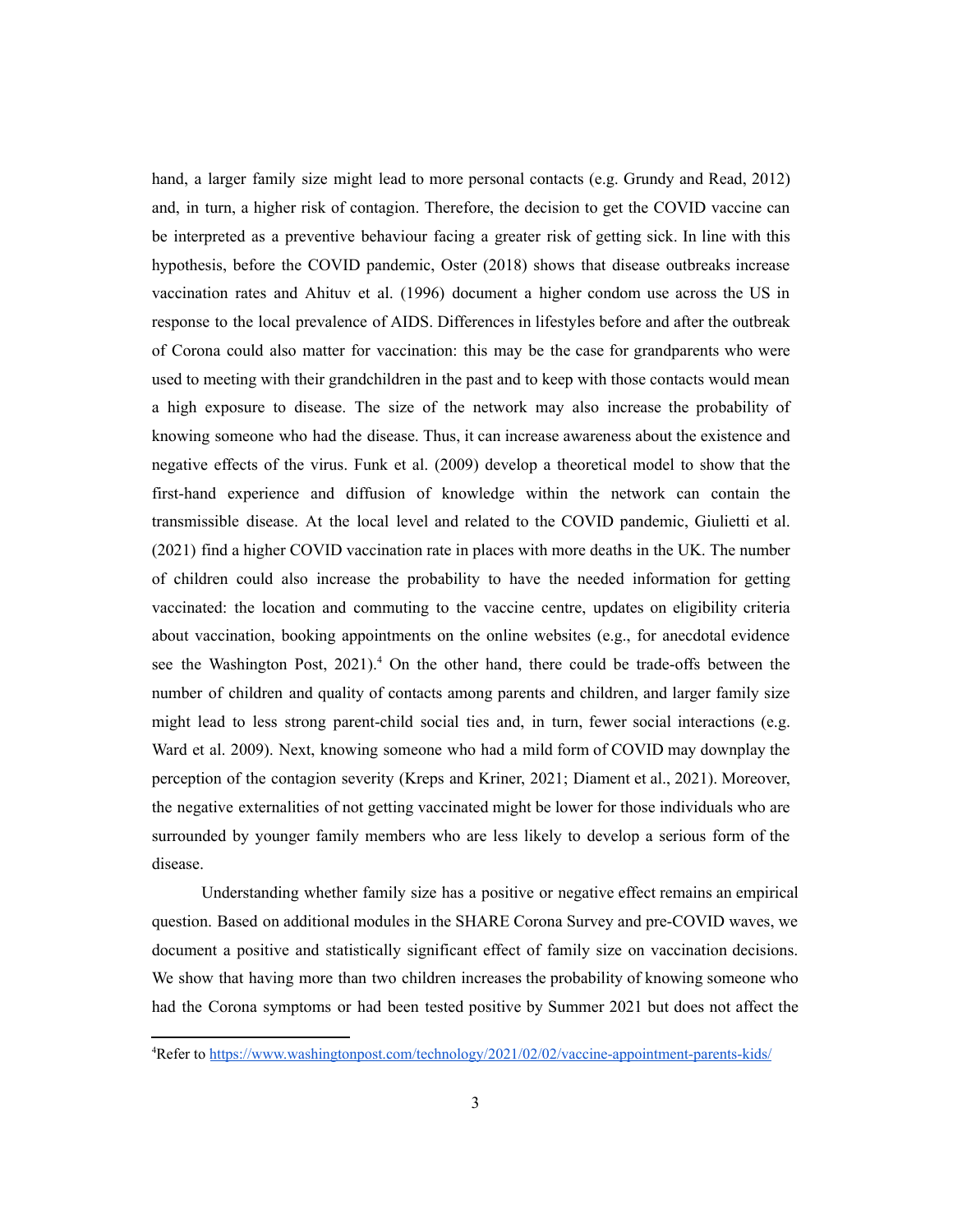probability of knowing someone who was hospitalised. Using pre-COVID information, we show that a larger family size directly leads to 1) a larger network size; 2) having more grandchildren; 3) being a great-grandparent; and it also 4) increases the pre-pandemic total number of contacts. All these variables imply that individuals with more than two children do face a higher risk of COVID-19 exposure and a higher utility from getting vaccinated compared to those with only two.

This paper contributes to the growing literature about factors that shape behavioural responses during the COVID-19 pandemic, and specifically, the individual determinants of vaccination and exposure to disease. The closest article to ours is Giulietti et al. (2021) that shows that individual intention to get vaccinated increases with the death rate at the local level. In our study, and differently from them, we directly estimate the impact of the individual-specific factors that lead to increase in the vaccine take-up due to a higher exposure rather than its proxy at an aggregate level. Moreover, our main hypothesis is in line with several studies documenting that the self-risk perception is one of the important drivers for the vaccine take up. Caserotti et al. (2021) conducted a survey about the intention to get vaccinated before, during, and after the confinement measure in Spring 2020 in Italy. They show that a higher risk perception of the virus increases the willingness to get vaccinated. This is confirmed by Wang et al. (2020) who use survey data in China and document that the risk perception of the virus increases vaccine acceptance. Solís Arce et al. (2021) documented that personal protection from getting the disease is the primary reason for willingness to get vaccinated. In this regard, we consider the vaccination decision instead of the intention to get vaccinated, and these two might differ as it is shown by Dai et al. (2021).

Next, we also contribute to the literature about family size. So far, most articles on the causal impact of the number of children on individual outcomes exploit the instrumental variable strategy based on the multiple births or the parental taste for a variety of child's gender. The studies based on the former, among others, include the seminal paper by Angrist and Evans (1998) (parental labour supply), Angrist, Lavy,  $\&$  Schlosser (2010), and Black, Devereux,  $\&$ Salvanes (2010) (quantity-quality trade-off); Conley and Glauber (2006) (schooling); Kruk and Reinhold (2014) (later-life depression); van den Broek and Tosi (2020) (later-life loneliness). Accordingly, with this paper, we contribute to the existing literature by showing that the number of children continues to impact individuals' health decisions during the pandemic.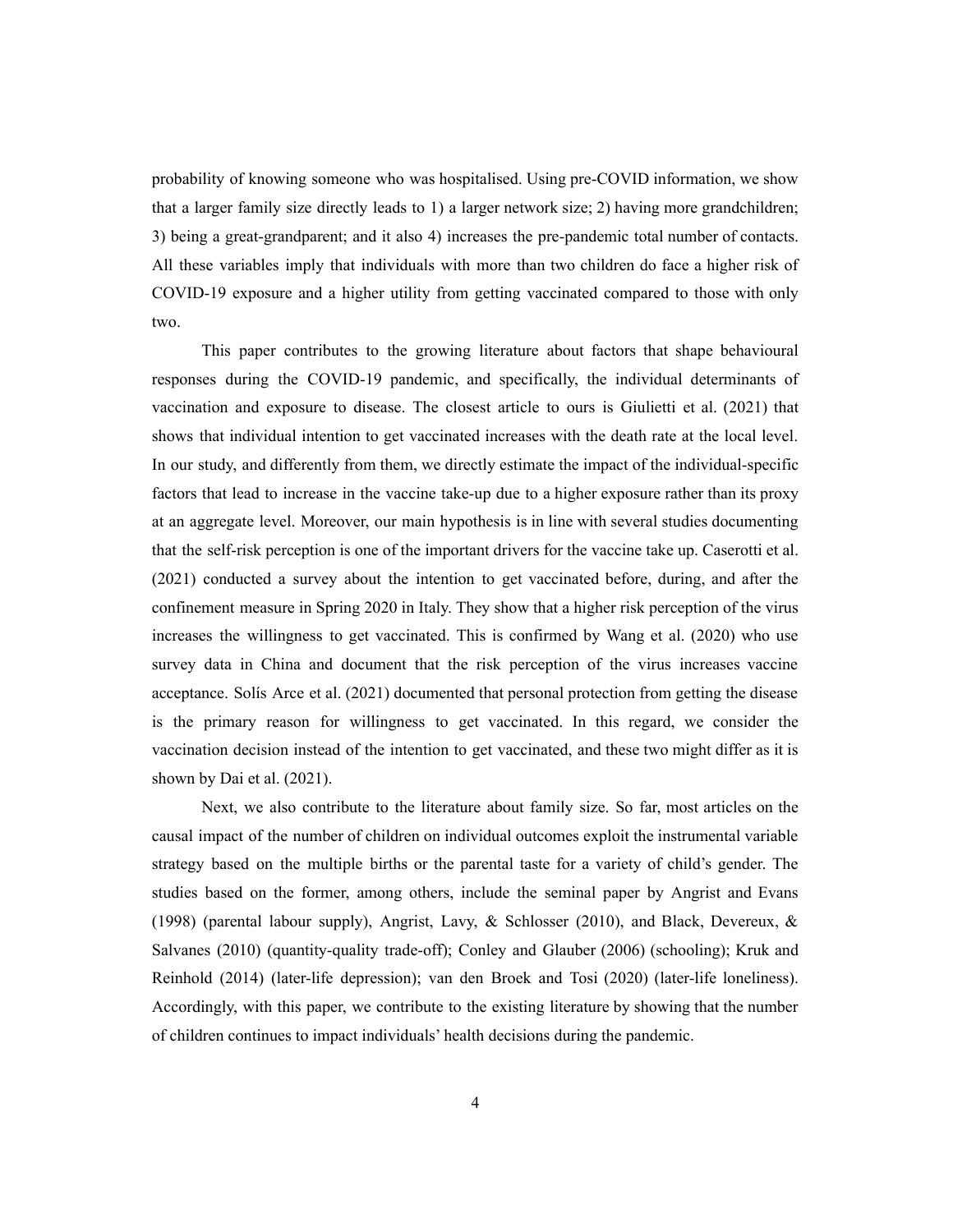The paper proceeds as follows. Section 2 explains the dataset and shows the descriptive findings. We discuss the identification strategy in Section 3. Section 4 provides the main findings, mechanism, and shows the analysis of heterogeneity. Section 5 discusses further the study. Additional robustness checks are in Appendix.

#### **2. Data and Descriptive Findings**

This Section first presents the survey data used in the study. Next, we discuss the descriptive statistics of the target sample.

#### **2.1 SHARE data**

This study exploits the Survey of Health, Ageing and Retirement in Europe (SHARE) and SHARE Corona Survey. SHARE provides socio-demographic information about individuals above 50 years old in 27 European countries and Israel. During the outbreak of Corona, the special questionnaire, SHARE Corona Survey, was designed to measure the consequences of the pandemic among older individuals. In this study, we consider the second Corona Survey fielded between June 2021 and August 2021 that contains information about vaccination decisions with most of the surveys taking place in July 2021. Additionally, we enrich information about respondents and construct variables of interest thanks to the longitudinal dimension of the SHARE. In total, we consider 25,026 individuals with two or more biological children from the following 28 countries: Austria, Germany, Sweden, Netherlands, Spain, Italy, France, Denmark, Greece, Switzerland, Belgium, Israel, Czech Republic, Poland, Luxembourg, Hungary, Portugal, Slovenia, Estonia, Croatia, Lithuania, Bulgaria, Cyprus, Finland, Latvia, Malta, Romania, and Slovakia.

*Instrumental variables.* The main instrument for the probability to have more than two children is the sex composition of the two firstborn children. Pre-pandemic SHARE waves ask each survey participant the year of birth and the sex of the children.<sup>5</sup> Accordingly, we can follow their fertility history and identify the sex of the two first born children. In the study, we restrict to individuals who consistently reported information about children's sex and year of birth to decrease the misreporting error. <sup>6</sup> Based on the sex composition of two firstborns, we

<sup>5</sup> This piece of information is available for more than 92 percent of respondents in the second SHARE Corona Survey.

<sup>6</sup> Appendix C, Table C.1 documents that our findings are robust for other selections: including individuals who reported different composition or number of children across surveys or across questions.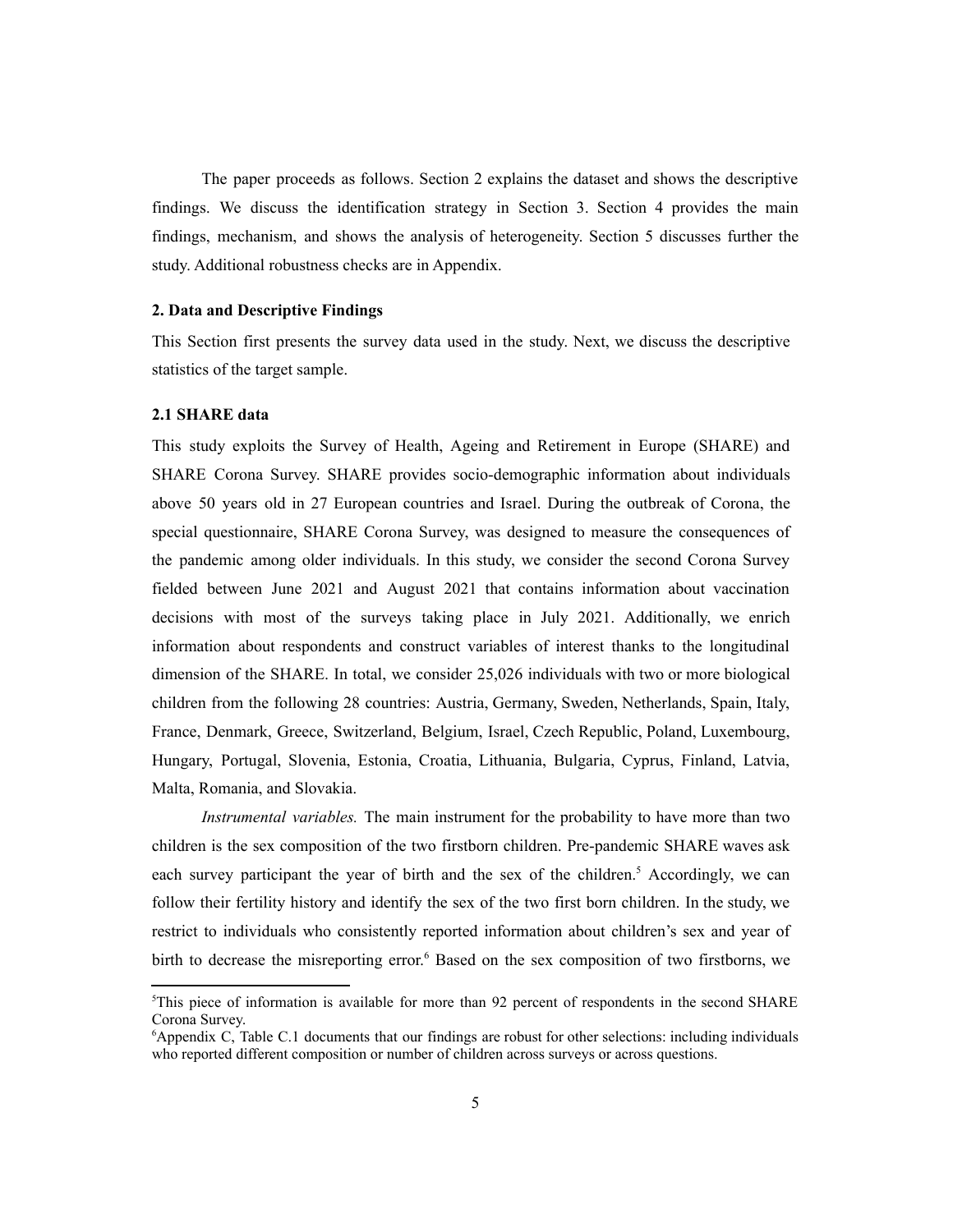define the instrument as equal to one if the respondent has two daughters or two sons, and 0 if she/he has either a daughter-son or a son-daughter combination.<sup>7</sup>

*Endogenous variables.* The endogenous variable is a binary variable that is equal to one if the individual has more than two children and zero otherwise. In the study, we restrict to individuals who report the consistent number of children across the SHARE waves. Doing so, the target sample considers only surviving children before 2020, as they are the ones who compose the network during the outbreak of Corona.<sup>8</sup> We show that our results hold when we add all born children and/or non-biological children.<sup>9</sup>

*Vaccination variables.* The Second SHARE Corona Survey includes questions about COVID-19 vaccine. First, each respondent answers *"Have you been vaccinated against Covid-19?"*, and the ones who replied *"No"* received a follow-up question whether they already have made an appointment, want to get vaccinated, do not want to get vaccinated or are undecided.<sup>10</sup> Based on these questions, we define our main outcome variable: to be vaccinated or to have already made an appointment. It is equal to  $0$  if a respondent answers that she/he wants to get vaccinated but does not have an appointment, does not want to get vaccinated or is undecided. We show that our results remain the same when we pool together individuals who got vaccinated, have already made an appointment and want to get vaccinated as opposed to do not want and to be undecided.

*Exposure to the Coronavirus.* To investigate the mechanism, first, we exploit the SHARE Corona Survey. In particular, the questions: *"Did you or anyone close to you experience symptoms that you would attribute to the Covid illness, e.g. cough, fever, difficulty breathing, or loss of sense of taste or smell?"* and: *"Have you or anyone close to you been tested for the Corona virus and the result was positive?"* and: *"Have you or anyone close to you been hospitalized due to an infection from the Corona virus?"*. These questions are followed by

<sup>7</sup> In the study, we do not use the multiple birth instrument because of the non-random assignment of the twin-birth discussed in the recent article by Bhalotra and Clarke (2020).

<sup>8</sup> Our results remain the same when we include children from the first wave participated in.

<sup>9</sup> Even though there are few non-biological children in our sample. In the preferred specification we exclude them to minimise any endogenous marriage decision or adoption depending on preferences for gender that might in turn impact the vaccination choice. Anyways, our results hold when we include the non-biological children.

<sup>10</sup> The refusal rate is very low, below 0.15 percent. A follow up question is *"Do you want to get vaccinated against Covid-19?"*. The answers include *"Yes, I already have a vaccination scheduled"* (6 percent); *"Yes, I want to get vaccinated"* (16 percent); *"No, I do not want to get vaccinated"* (43 percent); and *"I'm still undecided"* (35 percent).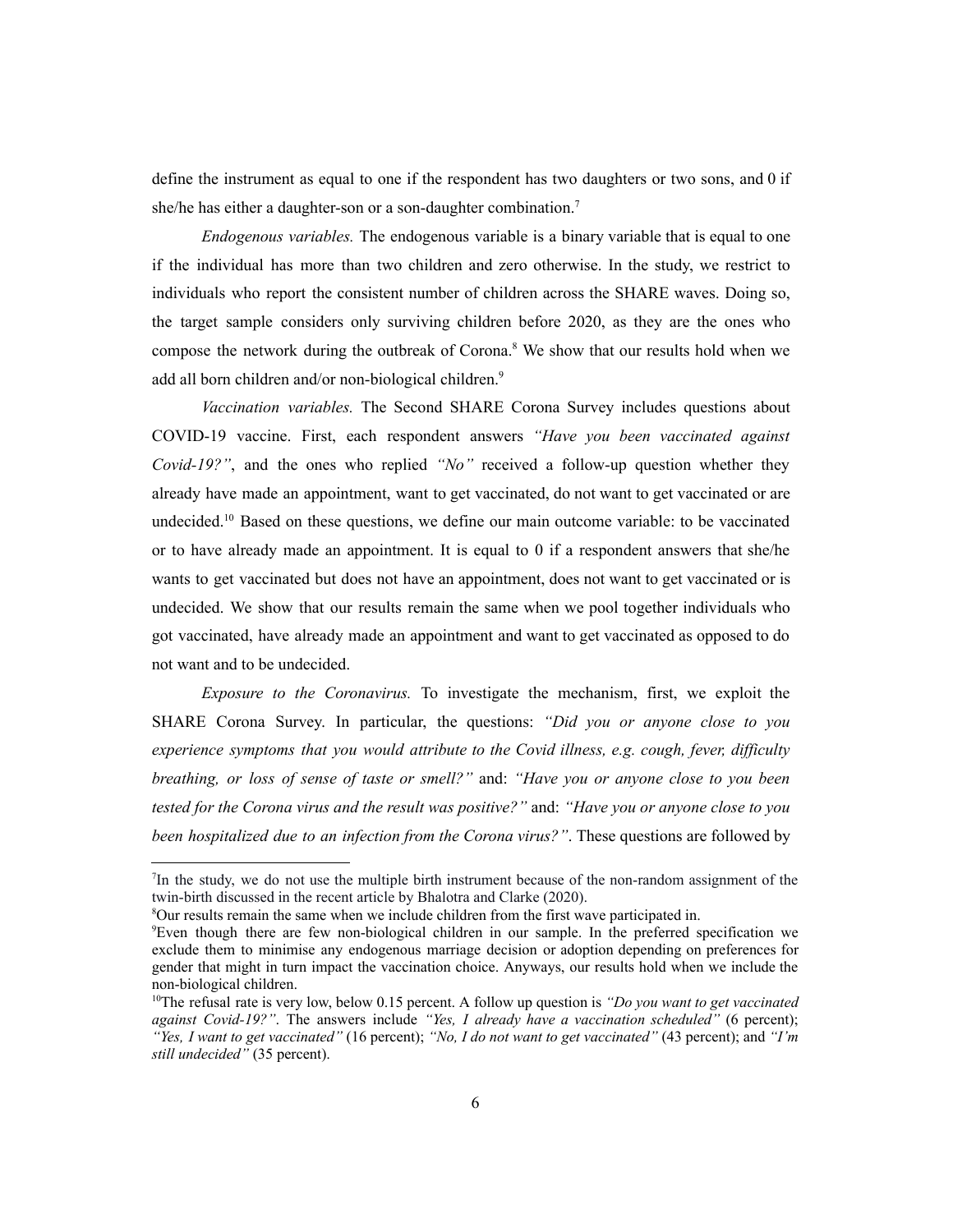*"Who was it?".* Combining these answers, we can identify if a respondent knew someone who is not herself/himself who has had symptoms similar to the Coronavirus disease or tested positive for the virus or was hospitalised.

Next, we use pre-pandemic questions to derive information about the network size of each individual, the number of grandchildren, and having a great-grandchild. Finally, focusing on children, we define the total number of contacts that a respondent had with them before the outbreak of Corona.<sup>11</sup>

*Demographic and socio-economic variables.* The main analysis controls only for gender, age, educational attainment and the country of residence. We define three educational categories: less than high school, high school and tertiary education. To further validate our identification strategy by showing that our instrument is unrelated to predetermined characteristics, we draw retrospective information from the SHARELIFE module about individual characteristics before having the first child: place of birth (city, rural area), being a bad student at mathematics or language at age 10, household size at age 10, number of rooms in the dwelling at age 10, number of books in house at age 10, number of chronic disease at age 10, having mental health problem at age 10, vaccinated before age 16, age at child's birth and age at marriage.

#### **2.2 Descriptive findings**

Table 1 reports the descriptive statistics for our target sample - respondents with two or more children. 82.5 percent of individuals already got or scheduled a COVID vaccine by the moment of the survey. This share is in line with the almost universal access to vaccines against COVID among the older individuals in our sample by Summer 2021. Using external information from The Oxford COVID-19 Government Response Tracker (OxCGRT), we show that the vaccine in the selected countries became available to almost all individuals way before the survey was fielded.<sup>12</sup> Moreover, since we focus on respondents aged above 50 years old, the universal availability for this group was likely reached even earlier. Looking at the fertility history, the

<sup>&</sup>lt;sup>11</sup>We sum up all the contacts with children to get the total number of days per year. The question asks about the frequency of contacts on a categorical scale. Accordingly, we redefine daily frequency as 365 days, several times a week as 104 days, once a week as 52 days, about every two weeks as 26 days, about once a month as 12, less than once a month as 5, and never as 0.

 $12$ The results matched between the interview date and the OxCGRT vaccination policy for the countries in this study are available upon request.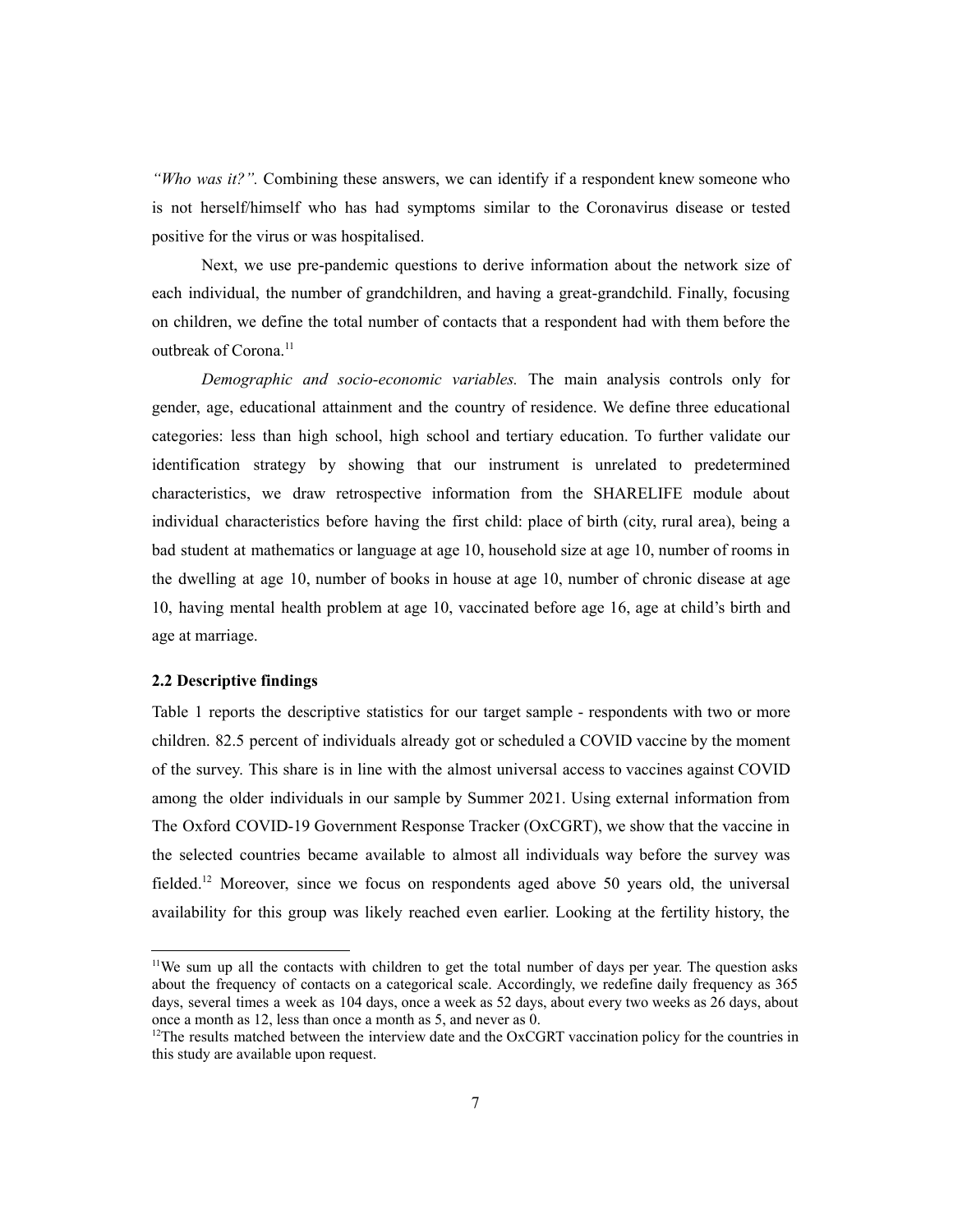average number of children is 2.54, and 36 percent of respondents report having more than two children. Thus, the probability to be treated is equal to 0.36. As for the instrumental variable, 50.8 percent of individuals have two firstborns of the same sex. This is in line with the stylized fact that having a firstborn boy is more likely than a girl (0.51 versus 0.49). Accordingly, the share of respondents with the two firstborn sons is slightly higher than with daughters, 0.26 and 0.24, respectively, as in the seminal paper by Angrist and Evans (1998).

 $=$  About here Table 1  $=$ 

The average age of individuals in our sample is 71.6 years and they already completed fertility potentially long before the outbreak of Corona in  $2019<sup>13</sup>$ . The sample includes a slightly larger share of women, 0.59, in line with higher female life expectancy. By Summer 2021, 38.8 percent of respondents knew someone who had symptoms similar to the Coronavirus. On average, survey participants report having 2.8 people in their network and 3.3 grandchildren before the pandemic. About 13 percent of respondents report being a great-grandparent, and they had contact with their children, on average, 362 days per year.

#### **3. Empirical approach and identification strategy**

This article aims to estimate the effect of family size on the probability to be vaccinated against COVID-19. The model can be written as:

$$
y_i = \beta_0 + \beta_1 C_i + X_i^{\prime} \beta_2 + \varepsilon_i, \tag{1}
$$

where  $y_i$  is a binary variable that is equal to one if the individual *i* is vaccinated and zero otherwise,  $C_i$  is a binary variable that is equal to one if the individual *i* has more than two children and zero if she/he has two children,  $X_i$  is a column vector of a set of predetermined factors that are assumed to affect the probability to be vaccinated (it includes five-year age dummies, gender, the educational attainment and country fixed effects),  $\varepsilon$ <sub>i</sub> is the error term, and

<sup>&</sup>lt;sup>13</sup>The family size for the respondents in our study is unlikely to be affected by the outbreak of Corona. Moreover, we draw this piece of information from pre-pandemic waves to alleviate concern about the direct impact of pandemic on family formation.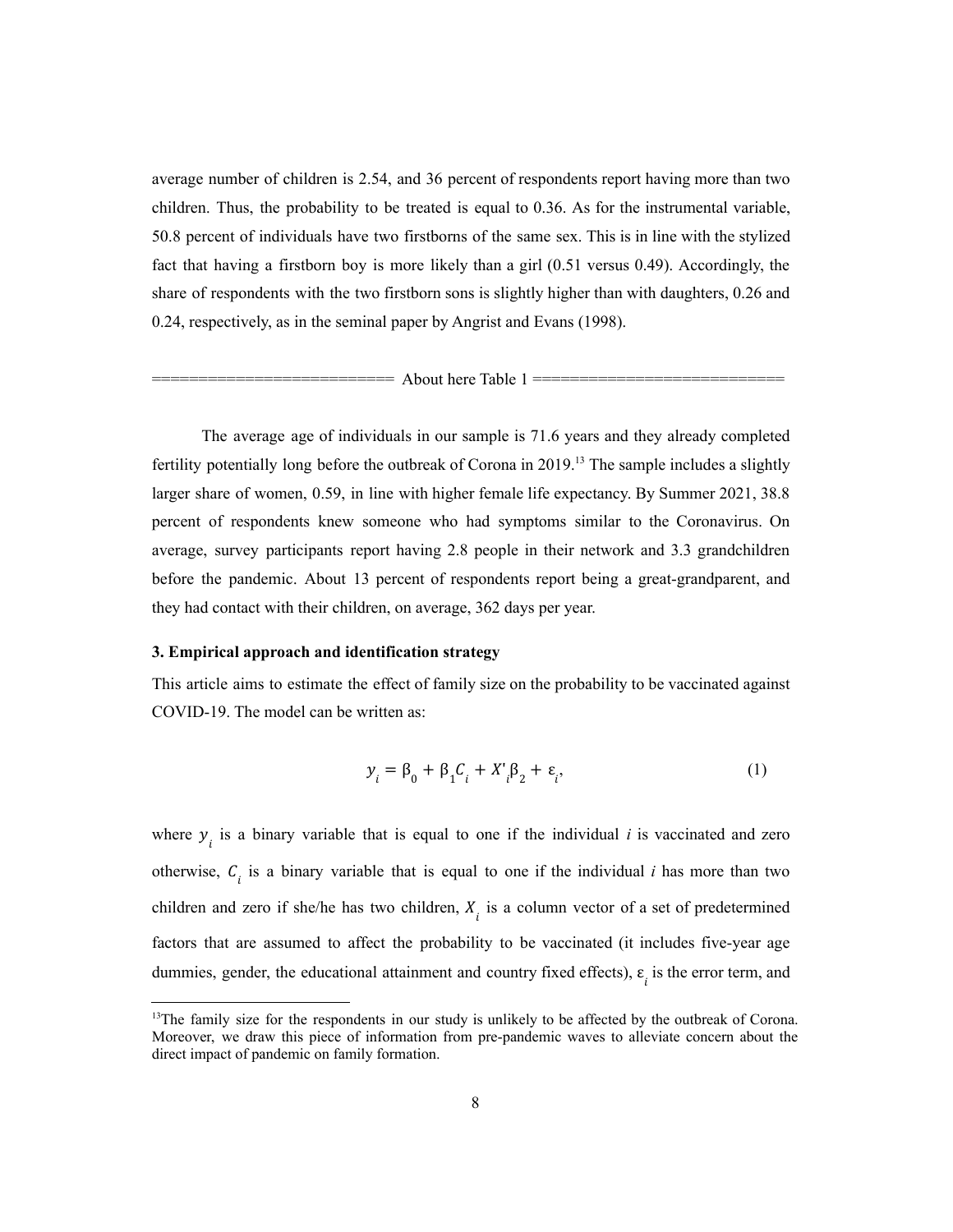$β<sub>0</sub>$ ,  $β<sub>1</sub>$ , and  $β<sub>2</sub>$  are parameters to be estimated. These parameters could be consistently estimated by the Ordinary Least Squares (OLS) under the assumption that the number of children is mean independent of the error term. This condition is unlikely to be met in the present context. The decision of having more children is clearly non-random and depends on a large number of unobserved characteristics that are likely to be correlated with the probability to be vaccinated (e.g. risk aversion, time preferences, health, financial resources). For example, let's consider one common unobserved factor in both decisions - religion. It has been extensively documented that being more religious leads to the refusal of the use of contraception resulting in more children (e.g. Adsera, 2006). At the same time, recent articles have also shown that being religious is a direct predictor of a lower vaccine acceptance (e.g. Callaghan et al., 2021). Then, the simple OLS estimator would be downward biased. To mitigate this issue, we follow the literature starting with Angrist and Evans (1998) and take the advantage of parental preferences for mixed-sex offspring, which allows to use the sex composition of the first two children as a source of exogenous variation in the probability to have more than two children. The first-stage regression is written as follows:

$$
C_i = \alpha_0 + \alpha_1 Z_i + X'_i \alpha_2 + \nu_i
$$
 (2)

where  $Z_i$  equals one if the two firstborns are either two boys or two girls, and zero if the two firstborns are of different sex,  $v_i$  is the error term that is assumed to be mean independent of  $Z_i$ and  $X_i$ .

Given that it is unlikely that the treatment effect is homogeneous across the population of interest (i.e. the effect of having more than two children on the probability to be vaccinated might differ across individuals), the two-stage least squares (2SLS) estimator identifies a Local Average Treatment Effect (LATE). Therefore, the instrument needs to satisfy four conditions (Imbens and Angrist, 1994). First, the instrument needs to be related to the probability of having more than two children (*the relevance assumption*). Second, it should be as good as randomly assigned (i.e. it should be independent of the potential outcomes and potential treatment assignments) (*the independence assumption*). Third, while it may have no effect on the probability of having more than two children for some individuals, all those who are affected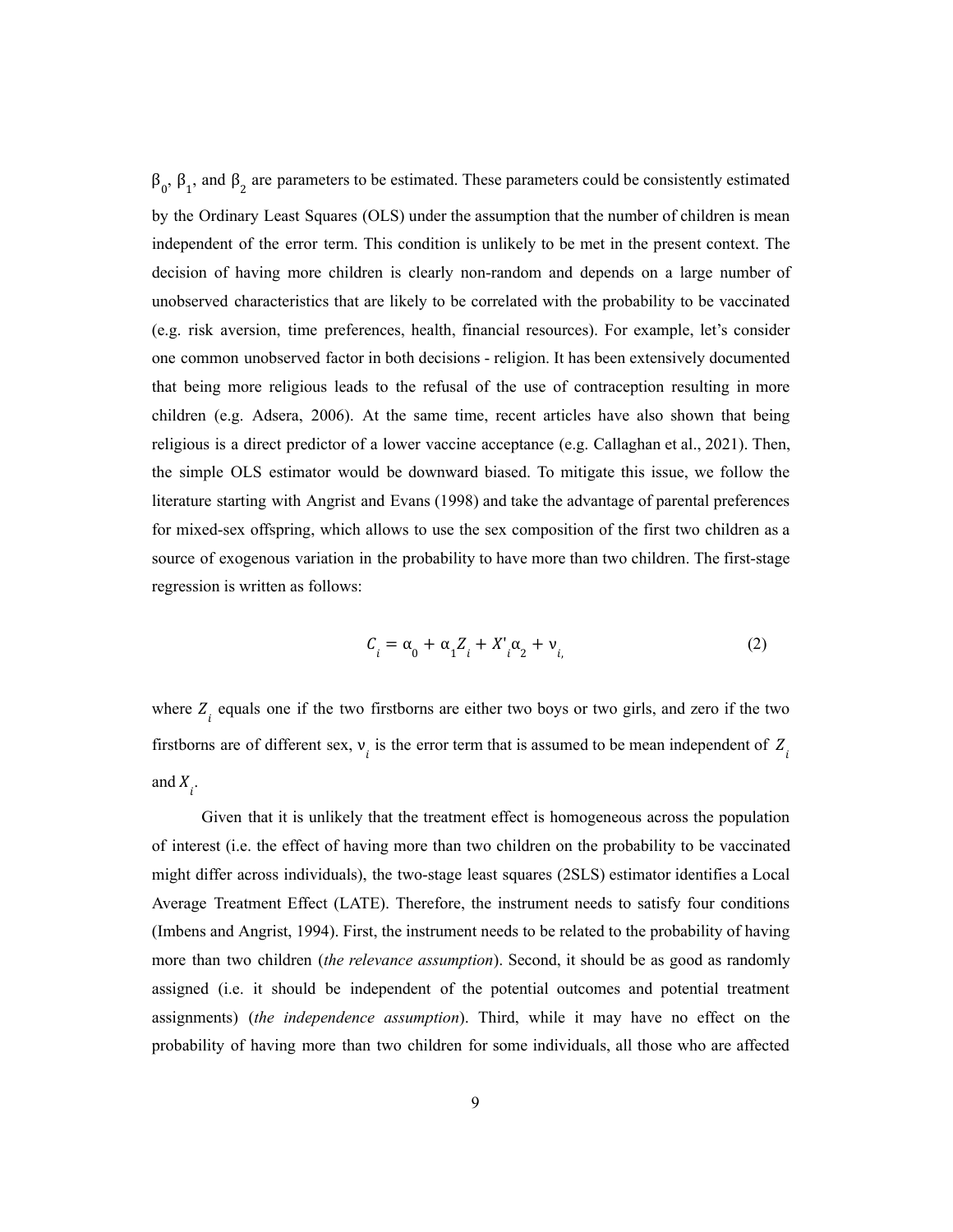should be affected in the same way (*the monotonicity assumption*). Finally, it should affect the probability to be vaccinated only through its impact on the probability of having more than two children (*the exclusion restriction assumption*).

The sex composition of the first two children meets the relevance assumption: parents generally prefer to have at least one son and one daughter as opposed to two children of the same sex (see e.g. Ben-Porath and Welch, 1976), and parents who have either two daughters or two sons are more likely to have a third child than parents who have one son and one daughter (e.g. Angrist and Evans, 1998). The results of the first stage regression will confirm that it holds for our target sample.

The instrument also meets the independence assumption: the sex composition of the first two children is plausibly randomly assigned, and there is no reason to believe that the sex composition of the first two children would affect any other characteristics related to the probability to be vaccinated (e.g. health, preferences). Naturally, we cannot test this assumption directly, but we can provide suggestive evidence based on events that occurred before having the firstborn. To do so, we exploit early-life sociodemographic information. Appendix A, Table A.1 reports the balance test if parents who have same-sex children and mixed-sex children differ along with early-life socio-demographic characteristics, place of birth, and childhood health. The difference is not statistically significant at a 5 percent level across any variable. Accordingly, it suggests that the instrument is as good as random.

In order for the sex composition of the first two children to meet the monotonicity assumption, there should not be anyone who would prefer to have more children after having one son and one daughter, but not after having two children of the same sex. While naturally we cannot test this assumption in the data, De Chaisemartin (2017) show that violations of the monotonicity assumption do not affect the results as long as the LATEs of "compliers" (people who react to the instrument in a typical way) and "defiers" (people who react in the opposite way) do not differ too much, or if a subgroup of compliers accounts for the same percentage of the population as the percentage of defiers and has the same LATE, then the 2SLS estimator still allows identification of a LATE.

Finally, to meet the exclusion restriction assumption, the sex composition of the first two children should affect the probability to be vaccinated against COVID-19 only via its impact on the probability to have more than two children. Angrist and Evans (1998) discuss one potential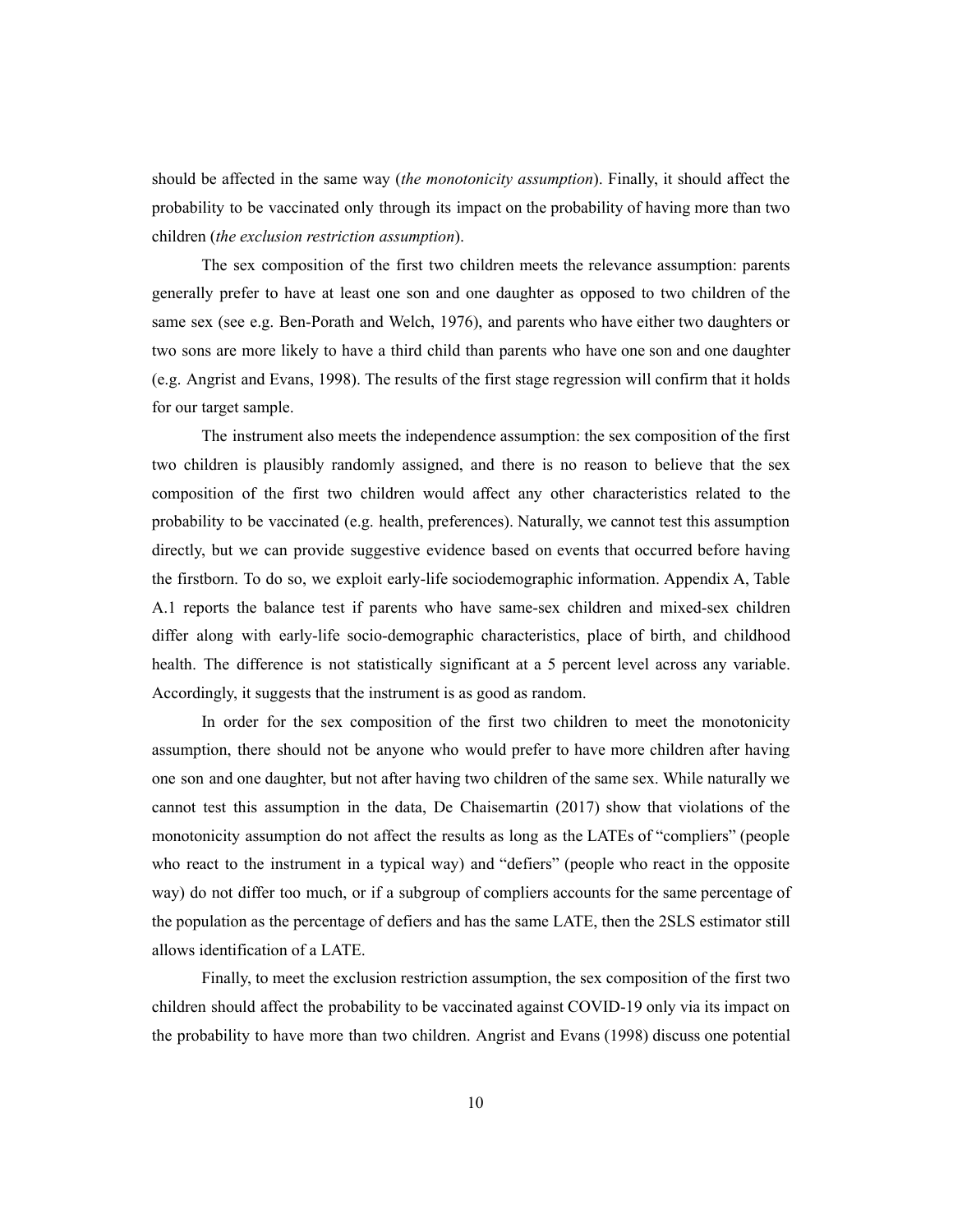threat to the exclusion restriction assumption which is related to a slightly higher probability of having a boy than a girl (Markle, 1974), and this difference results in a higher probability to have two children of the same sex when the first child is a boy. Children's sex, in turn, is related to their own health outcomes (MacLean et al., 2013)*,* parents' labour market outcomes (Lundberg and Rose, 2002) and parents' probability of divorce (Dahl and Moretti, 2008; Kabátek and Ribar, 2021)*.* The sex composition of the first two children may therefore potentially affect the probability to be vaccinated through other channels besides its impact on fertility. Still, the potential correlation between the sex composition of the first two children and children's sex can be taken into account by controlling for the sex of the first- and second-born child.

As an additional check, instead of using the fact that the two first children have the same sex as the instrument, we also use two instruments: a dummy variable that is equal to one when the first two children are girls and another dummy variable that is equal to one when the first two children are boys. As explained by Angrist and Evans (1998), this alternative identification strategy allows us to perform an overidentification test to check whether the sex of the children might bias the results. The motivation for using this test is that the bias due to an effect of child sex on vaccine take up should be different according to the instrument used, i.e. two boys or two girls. The null hypothesis of the overidentification test is that the two boys and the two girls instruments give the same estimates when used separately. The statistic used for this test consists in the Hansen J statistic that is assumed to be distributed as a Chi-square with one degree of freedom under the null.

Another potential threat to the exclusion restriction assumption has been mentioned in the literature. Having same- as opposed to mixed-sex children might affect child rearing costs, as parents may prefer to have daughters and sons in separate rooms. Rosenzweig and Wolpin (2000) found evidence that having mixed-sex children was associated with higher childrearing costs in rural India, but Bütikofer (2011) found no meaningful differences in richer countries such as the United Kingdom, Switzerland, Mexico, Bulgaria and Albania. Since we focus on Europe, in this context the sex composition of the first two children is therefore unlikely to meaningfully affect childrearing costs. Moreover, it is not clear whether the induced costs of child rearing would affect the probability to get vaccinated against COVID-19 later in life, especially given that vaccination was free-of-charge in all the countries considered in this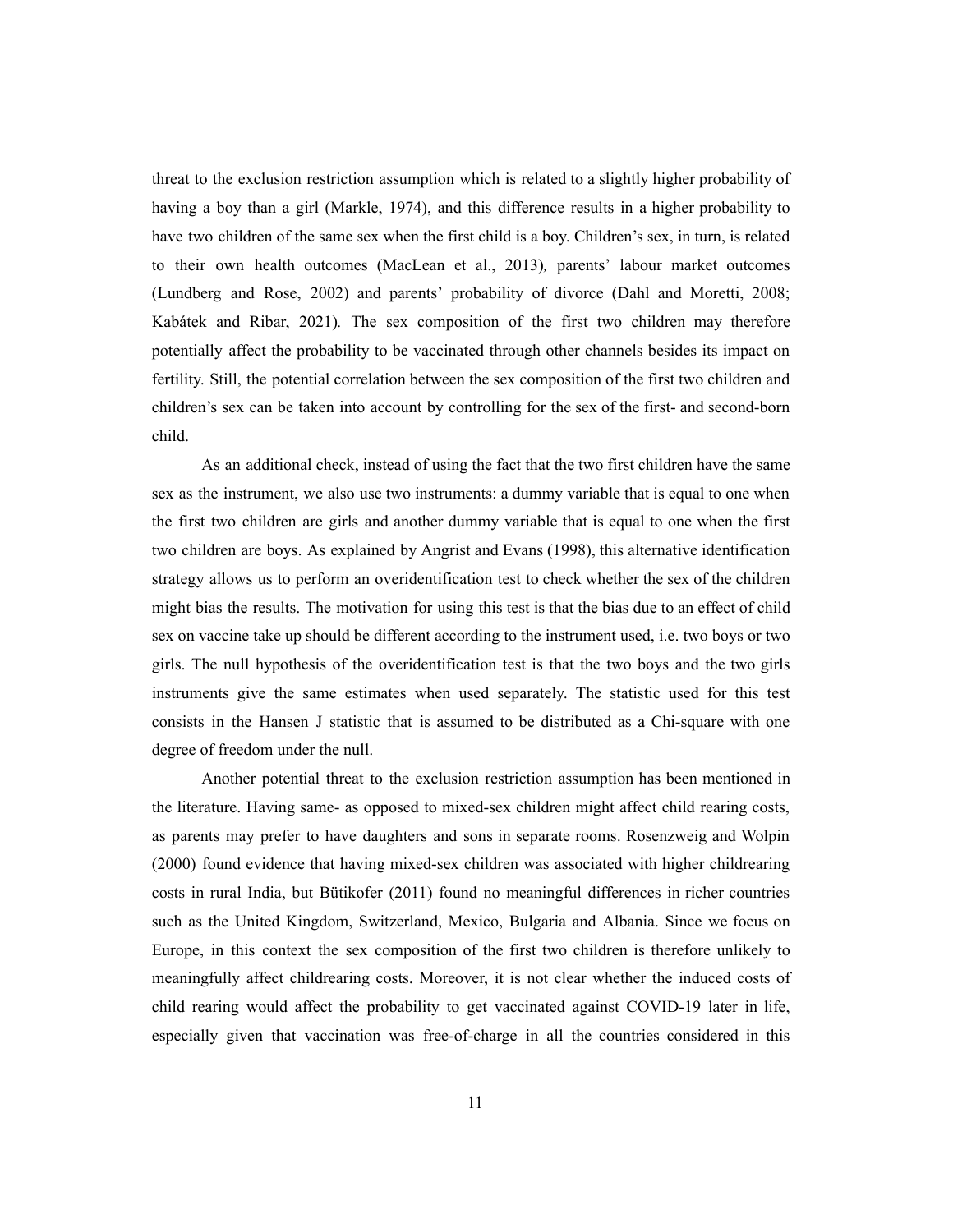study. 14

In sum, the sex composition of the first two children, therefore, offers a reasonable instrument for establishing the causal effect of having three or more children versus exactly two children on the probability to be vaccinated.

#### **4. Results**

In this Section, we present the estimates of the first-stage equation and the main results about the impact of family size on vaccination decisions. Next, we discuss the potential mechanism which explains these findings followed by heterogeneity analysis.

### **4.1 First-stage results**

Table 2 documents the results for the first stage regression described in Equation 2 above. Individuals who have two firstborns of the same-sex have a 6 percentage points higher probability of having more than two children (Table 2).<sup>15</sup> The magnitude of the estimate is similar to Angrist and Evans (1998) and more recent studies based on European data (Kruk and Reinhold, 2014; van den Broek and Tosi, 2020).<sup>16</sup>

 $=$  About here Table 2  $=$ 

Table 2 shows that the estimate is stable across specifications and sets of controls. Column 1 includes only a constant, age, gender and country dummies. Column 2 adds educational attainment to increase the precision of the estimate in the second stage. Next, in column 3, we control for the sex of the two firstborns to mitigate the potential omitted variable bias due to the difference in probability of having a son or a daughter. The findings remain

<sup>&</sup>lt;sup>14</sup>Refer Refer to the contract of the contract of the contract of the contract of the contract of the contract of the contract of the contract of the contract of the contract of the contract of the contract of the contract of the c

https://ec.europa.eu/info/live-work-travel-eu/coronavirus-response/safe-covid-19-vaccines-europeans/ques tions-and-answers-covid-19-vaccination-eu\_en#vaccination the distribution of vaccines might vary across countries. But, checking country-by-country we do not find any country in our sample in which access to vaccines is not free of charge.

<sup>&</sup>lt;sup>15</sup>When we replace the dummy for more than two children with the number of children, the findings are naturally very similar. Having two firstborns of the same-sex increases the number of children by 0.08. Since results are very similar we do not report them.

<sup>&</sup>lt;sup>16</sup>Kruk and Reinhold (2014) also use the SHARE data, compared to them our target sample includes ten-year later-born cohorts and covers 28 instead of 12 countries.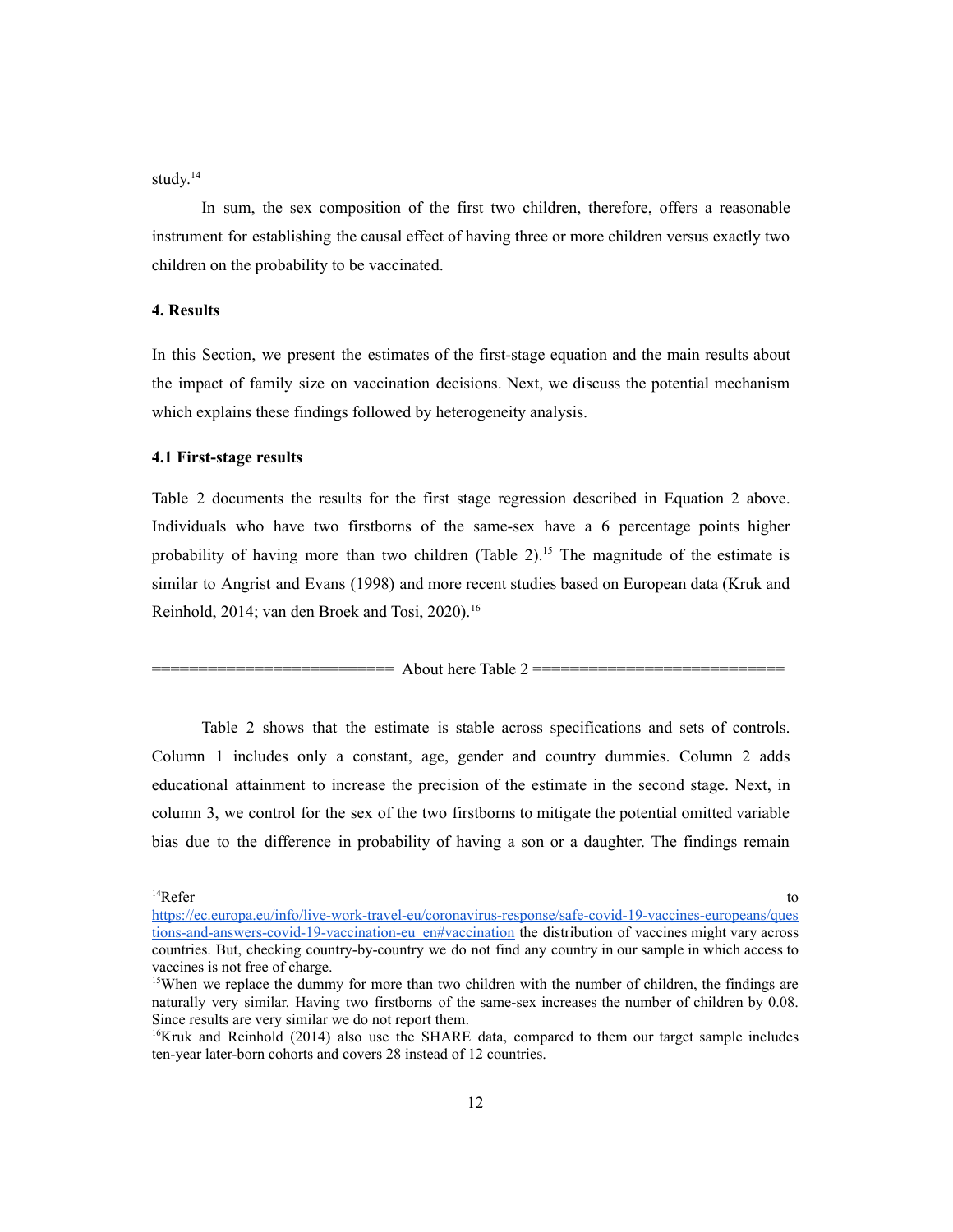unchanged. Then, we use two separate instruments for the two firstborns being boys or girls to check that our results are not driven by the preference for the specific gender of children. Column 4 reports no evidence that only one child's gender drives the results in the first stage regression: both sons and daughters positively affect the number of children. Moreover, the magnitudes of the estimates are not statistically different (p-value=0.345). This finding is in line with the initial hypothesis that parents have a taste for diversity of children's gender, and we conclude that the specific gender does not drive the results of the first-stage equation. In the analysis, we also estimated the equation adding further controls for events before childbearing like early-life socioeconomic characteristics and all specifications lead to very similar findings. $17$ 

#### **4.2 Family size and COVID vaccination**

Table 3 reports our main results on how the family size affects the probability of getting a vaccine against COVID. Column 1 is the OLS estimates and shows that having more than two children is associated with a 2.8 percentage points lower probability of being vaccinated. When we correct for endogeneity and apply the same sex of two firstborn children as an instrument, having more than two children increases the getting COVID vaccine by about 14.8 percentage points (column 2).<sup>18, 19</sup> Next, as expected with evidence in Section 3, the magnitude and significance remains the same when we control for parental educational attainment (column 3) which is in line with as good as random assignment of the same sex instrument. In all specifications the instrument is relevant, and F-test on the excluded instrument is above 100, larger than the conventional rule of thumb for the weak instrument. Next, we include controls for the sex of each child to reduce the potential omitted variable bias that might be related to a differential impact of children's gender on vaccination decisions. Column 4 shows that the main estimate of having more than two children does not change and remains statistically significant. The estimates of the first child being a boy and the second child being a boy are both very small compared to the 2SLS estimate. Finally, Column 5 replaces our same-sex instrument with two

<sup>&</sup>lt;sup>17</sup>These results are available upon request.

<sup>&</sup>lt;sup>19</sup>Appendix C, Table C.1 confirms that our results are robust to alternative ways to derive the variables of interest and the target sample. <sup>18</sup>In case, when we use the number of children as an endogenous variable, the 2SLS estimate on the probability to get the vaccine is equal to  $0.096$  (p-value= $0.050$ ). In the main analysis, we prefer to focus on the indicator for having more than two children as an endogenous variable because it captures an increase from two to more children rather than a per child effect as noted in Angrist and Evans (1998).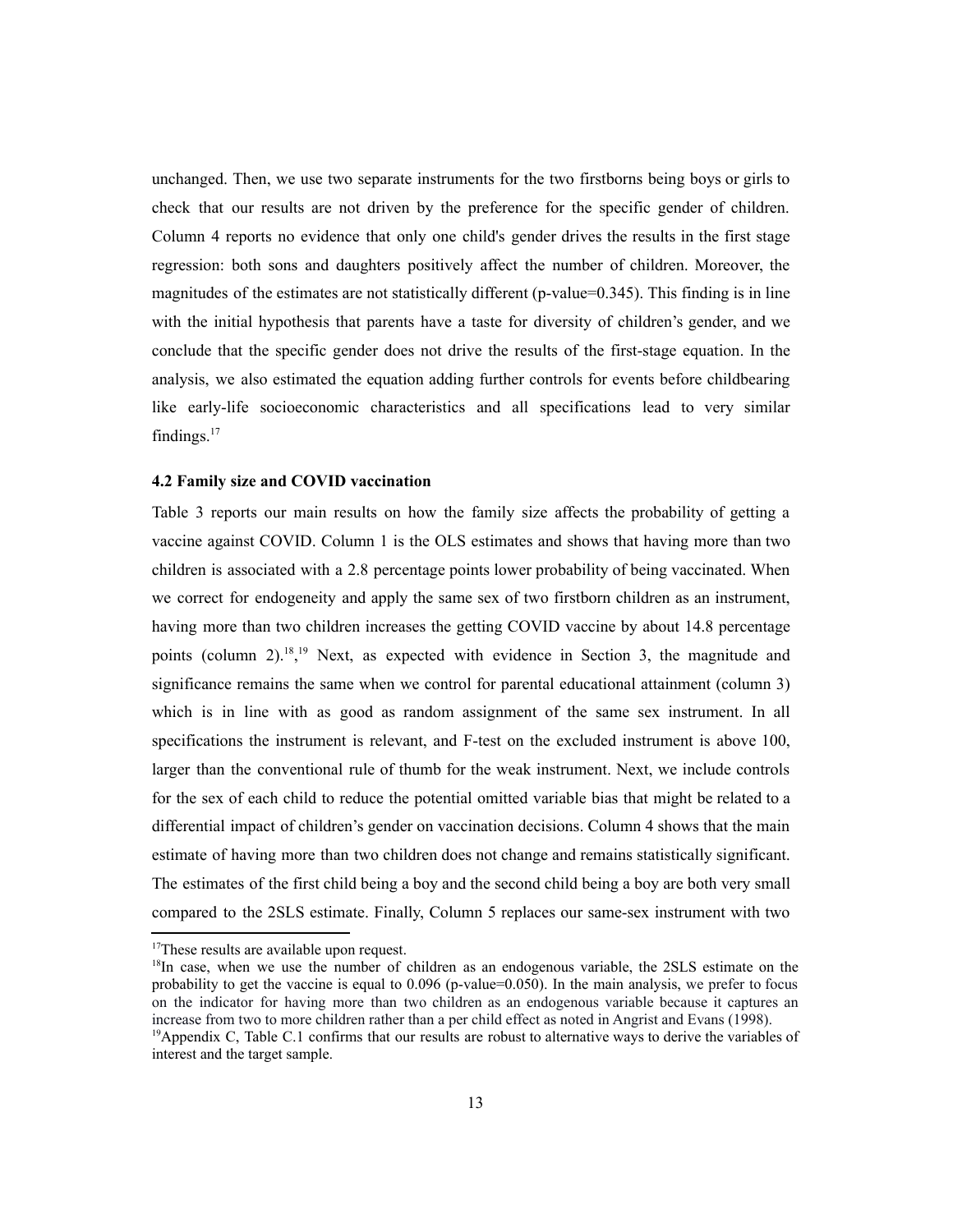instruments for having two boys and two girls. In this case, we can perform the overidentification test for differences in the impact of having two boys versus having two girls on vaccination. The p-value of this test is equal to 0.46. Moreover, the 2SLS estimate does not change compared to the conventional specification in Column 3. These two facts together suggest that our main estimate is unlikely to be driven by gender and captures an increase in the overall number of children. Accordingly, the 2SLS estimate documents a large and statistically significant impact of family size on the COVID vaccination decision among older individuals during the pandemic. And, this impact holds when we combine together individuals with revealed and stated preferences about vaccination, i.e. who already got vaccinated and who want to take it in case they did not take it yet (see Column 1 in Table D.1. Appendix D).

#### $=$  About here Table 3  $=$

So far, we discussed the 2SLS estimate of family size which disregards the binary nature of the vaccination decision and having more than two children. However, when we impose an additional structure on the joint process of getting vaccinated and having more than two children, we can derive the model parameters in both equations. In particular, if we assume that the underlined process is a bivariate normal with two errors following the joint normal distribution we can identify the average partial effect (APE) of having more than two children as the difference between the probability of being vaccinated against COVID-19 if a respondent has more than two children and the probability of being vaccinated if she/he has exactly two children. Appendix B, Table B.1 shows the results. Assuming normality of the error terms and the model structure, the APE equals 0.113 and is statistically significant at a 1 percent level. In our case, the LATE from 2SLS is remarkably close to the APE suggesting that the estimation method does not seem to drive the results. Accordingly, both identification strategies lead to the same result: family size significantly increases the vaccination decision. Still, for the question of space and the flexibility to the distribution of the error terms, we prefer to use the linear IV estimator in the main analysis.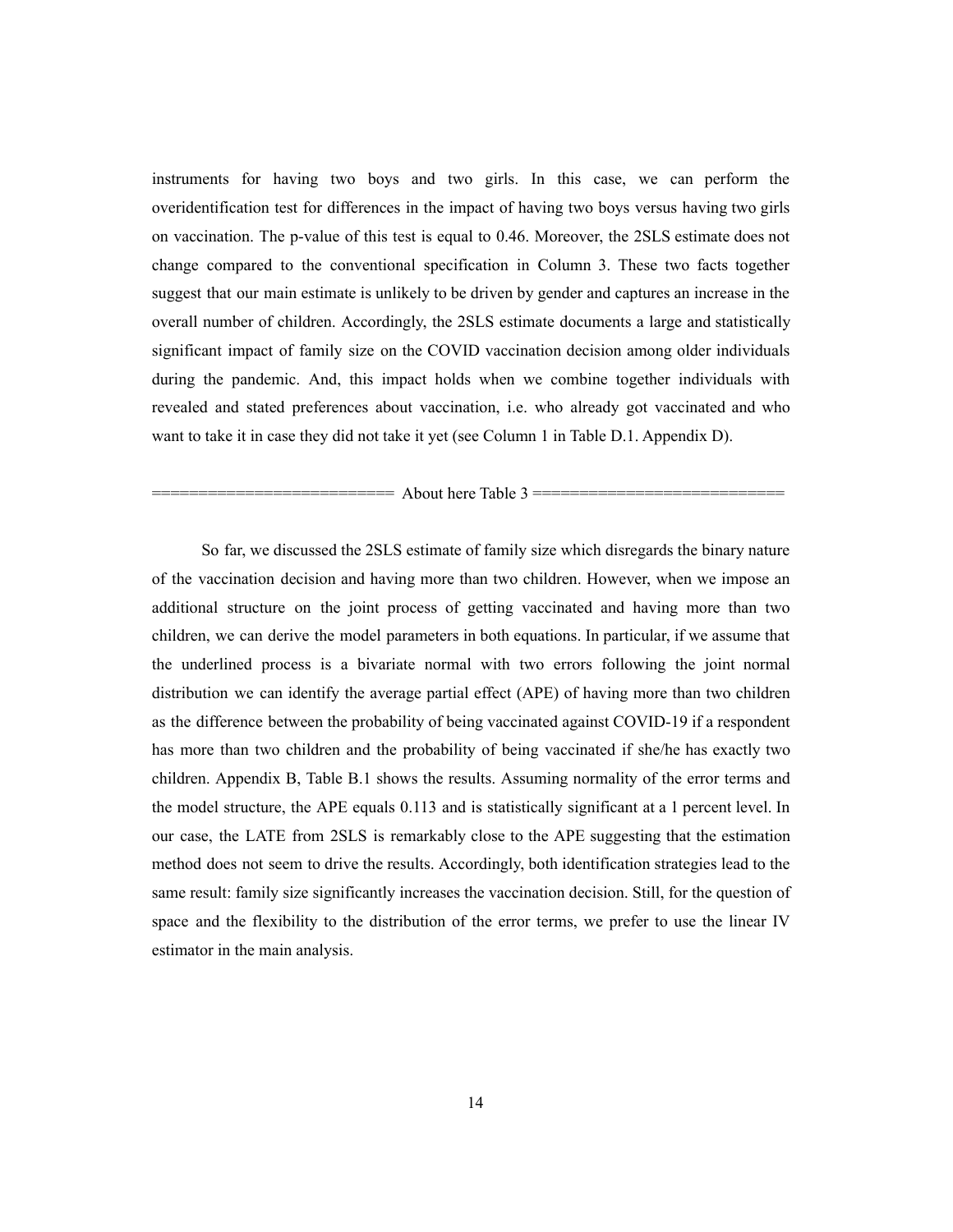#### **4.3 Mechanism**

Why does a larger family size result in a higher vaccination rate against COVID-19? From the very beginning of the pandemic, it has been documented that the SARS-CoV-2 virus can be easily transmitted through air droplets and maintaining social distancing is necessary (WHO, March  $2020$ .<sup>20</sup> As a result, minimising personal contacts has been encouraged in all countries since Spring 2020, and before the availability of the vaccine, it was considered almost the main tool to stop the spread of the virus. As the vaccine against COVID became almost universally available to all individuals in our sample by the moment of the survey, getting a jab became necessary to reduce the risk of getting the disease. Our data allows us to check, specifically, if the differential exposure to the virus due to the number of children and social interactions with them before the pandemic can partially explain the increase in vaccine uptake.

First, let's consider questions from the SHARE Corona Survey. Table 4 repeats the 2SLS identification strategy considering different outcome variables. By using the sex composition of the first two children as instrument, we document that family size increases by 22 percentage points the probability of knowing someone who had the COVID symptoms (column 1) and by 17 percentage points - who tested positive (column 2). These two estimates are large and statistically significant suggesting the higher awareness about the virus among individuals with more children.

= About here Table  $4 =$ 

As for the first-hand experience about the severe form of Corona illness, the SHARE Corona Survey asks if a respondent knows someone apart from her/him who was hospitalised due to an infection (column 3). When we use this variable as an additional outcome, family size does not affect it. It suggests that even though the overall awareness about the virus increases due to the number of children, it does not translate into knowing more individuals who went to the hospital, which might be in line with a lower probability to develop a severe form among younger individuals. However, the limitation of this question is that it only captures the severity

<sup>&</sup>lt;sup>20</sup>Refer to "Modes of transmission of virus causing COVID-19: implications for IPC precaution recommendations" https://www.who.int/news-room/commentaries/detail/modes-of-transmission-of-virus-causing-covid-19-i

mplications-for-ipc-precaution-recommendations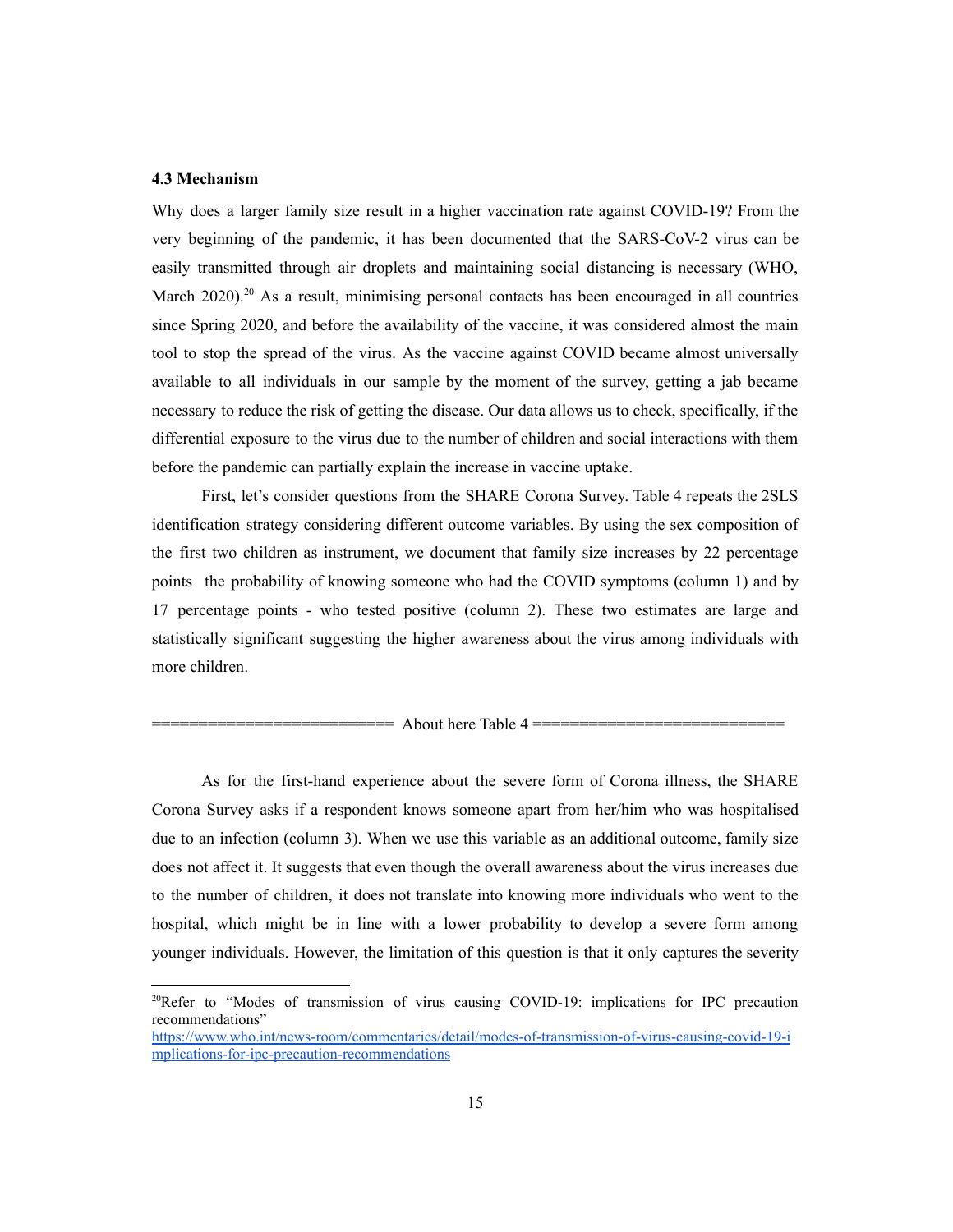of illness by hospitalisation but a respondent could have known someone who experienced severe disease without being hospitalised or could develop the long-term health effects after having the disease that in turn leads to a first-hand negative experience.

Next, we switch to pre-pandemic information. On average, having more than two children leads to a statistically significant increase in the network size (column 1), the number of children (column 2), and the probability of being a great-grandparent (column 3). These estimates correspond with an almost mechanical expected increase due to the presence of an additional child. Even though these results support our initial hypothesis about higher exposure, one can argue that knowing more people, in general, or specifically having more children, does not imply being in contact with them and meeting them regularly (e.g. Ward et al. (2009) on a discussion about quality of relationship). Thus, we further exploit pre-pandemic information and use the number of contacts with children. By considering behaviour before the outbreak of Corona, we can rule out any potential adjustment in the number of contacts during the pandemic as a result of the differential fear of the virus. Column 4 documents that a large family size increases by 110 days the total number of contacts with children during the year.

 $=$  About here Table 5  $=$ 

One caveat about our results in Table 5 is worth noting. Even though the 2SLS estimates do not change and remain significant after controlling for the gender of the first and the second child, the null hypothesis of the overidentification test associated with using two instruments -having two boys and having two girls, separately- is rejected for all four outcomes, differently from our main results on vaccination. This fact implies that the sex of the children affects these outcomes beyond its effect on the probability to have more than two children. Such a difference related to network size, the number of grandchildren, and being a great grandparent can be explained by the fact that women become parents at a younger age than men.<sup>21</sup> The difference in the total number of contacts can be attributed to higher attachment to daughters, e.g. Crespo and Mira (2014) on evidence about adult daughters and care provision. Given that the probability to have the two firstborns with the same sex is higher if they are boys (because of the probability to

<sup>&</sup>lt;sup>21</sup> Previous studies, Rupert and Zanella (2018) using the Panel Study of Income Dynamics and Backhaus and Barslund (2021) using the SHARE data, documented this age difference resulting from having a girl versus having a boy at the first birth.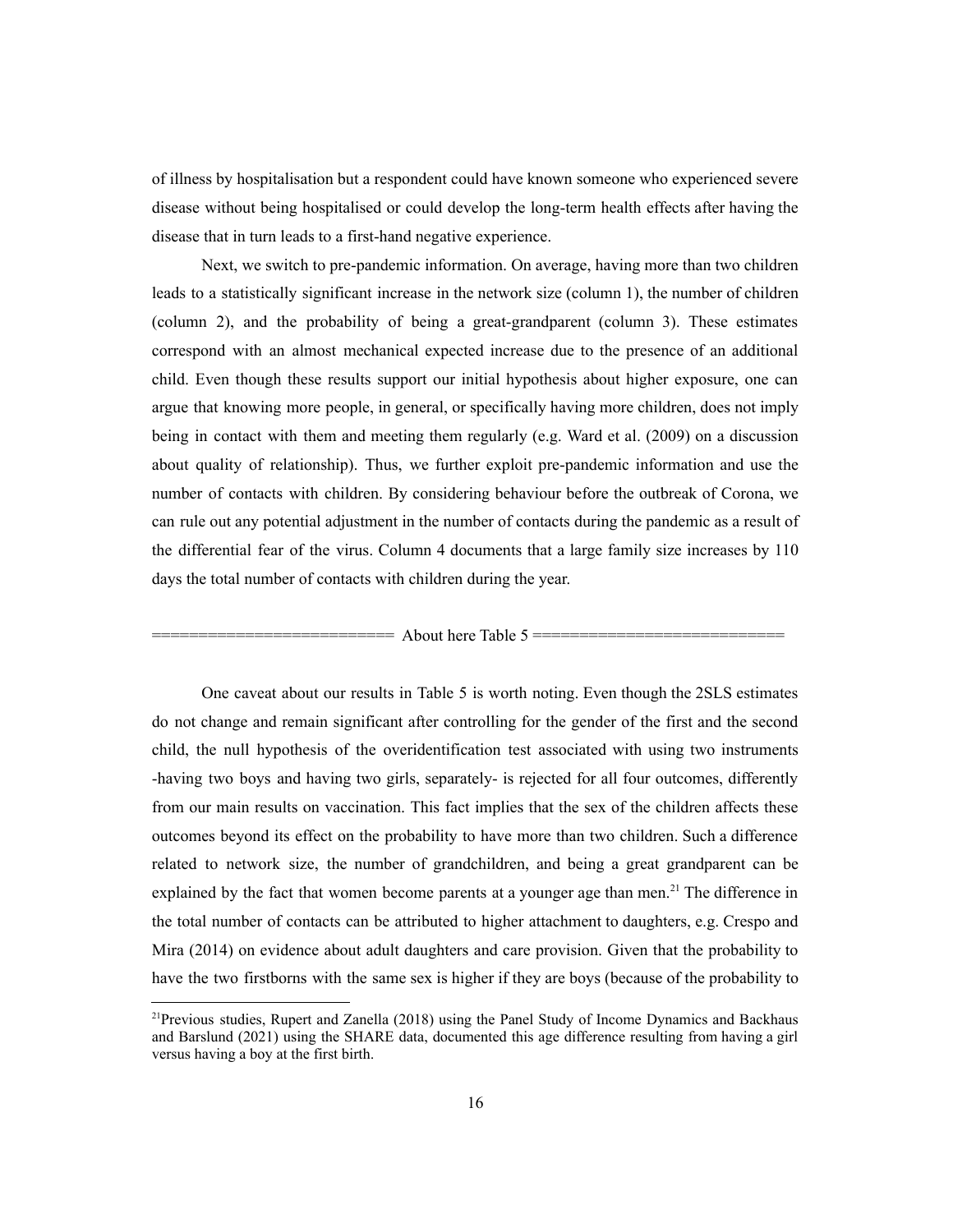be a boy is slighly higher), it means that the instrument "same sex" is negatively correlated with the average number of daughters. It implies that the 2SLS estimates for these outcomes are biased downward.

We also check if the number of children impacts the probability of coresidence with a child and household size as within-family interactions have been considered the main source of getting the transmissible disease (Bouckaert et al., 2020). The results indicate the absence of any statistically significant impact on these outcomes. That is in line with an older average age of respondents in the SHARE Corona Survey, 72 years old, and by that age, children often have left the parental house.

#### **4.4 Cross-country heterogeneity**

Our results imply the significant effect of the family size for the vaccination decision. However, how does this impact vary across countries? First, we group countries depending on the average excess mortality from March to June 2020 based on Eurostat data. Column 1 in Table 5 reports the results for six badly hit countries with excess mortality above 14 percent by June 1, 2020: Belgium, France, Italy, the Netherlands, Spain, and Sweden. Column 2 pools together the rest of twenty two countries. The magnitude of the impact of family size on the probability of getting a COVID-19 vaccine is not statistically different across badly hit countries and less hit countries. Still, the point estimate is statistically significant from zero in countries with lower mortality during the first wave of the pandemic. This result suggests that first-hand experience and individual factors matter more for making vaccination decisions in places with relatively lower mortality at the country level as perhaps in the badly hit countries the awareness about disease increases regardless of family size.

#### $==$  About here Table 6  $==$

Next, we split the sample into three country groups based on the geographical classification which is also related to established social norms: 1) Nordic or Central countries: Sweden, Netherlands, Denmark, Ireland, Finland, Belgium, Austria, Germany, France, Switzerland, Luxembourg, and Israel, and 2) Southern countries: Spain, Italy, Greece, Portugal, Cyprus, and Malta; and 3) Eastern group: Czech Republic, Poland, Hungary, Slovenia, Estonia,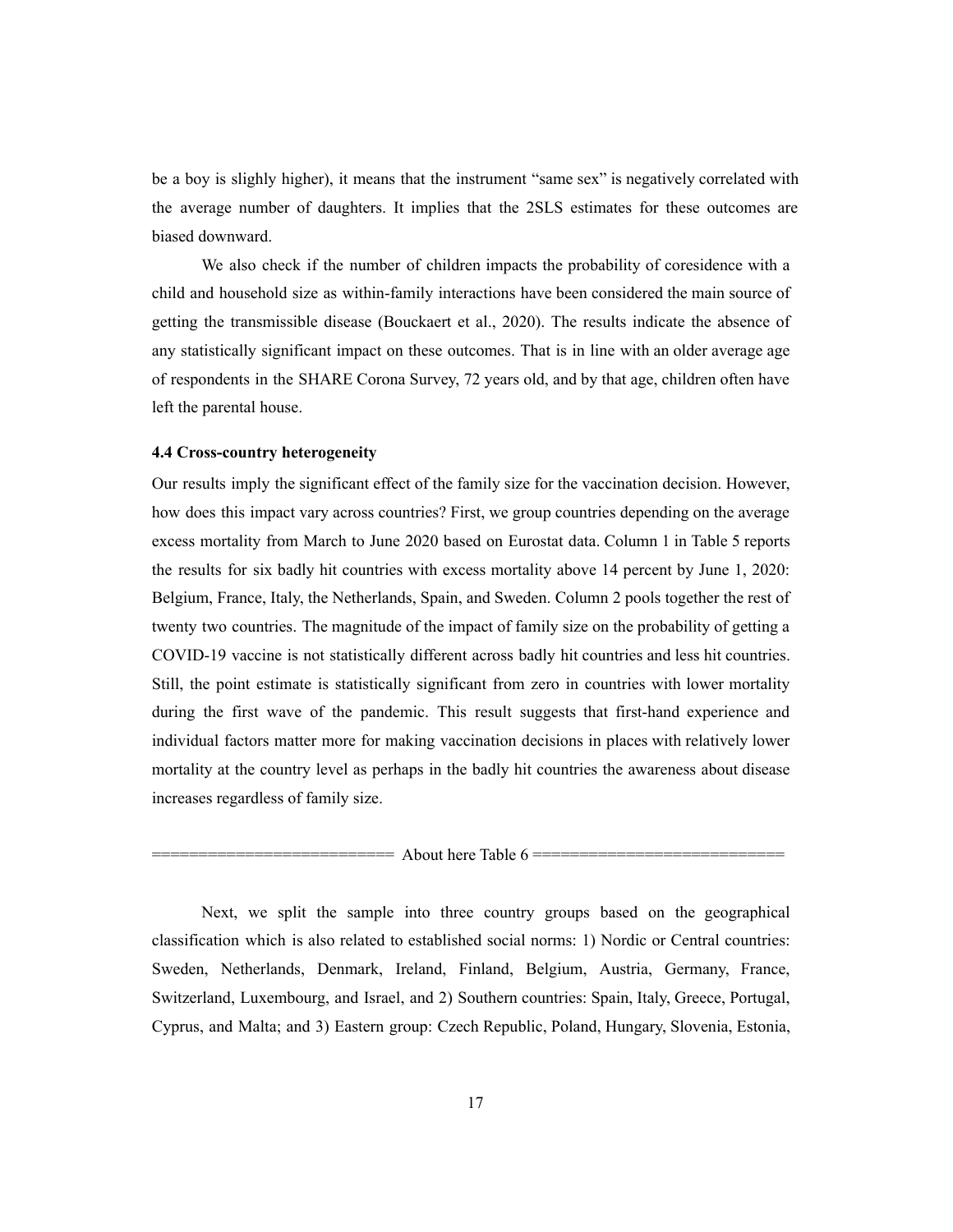Croatia, Lithuania, Bulgaria, Latvia, Romania, and Slovakia. Our conjecture is that the family-specific exposure and the impact of family size on vaccination should be larger in countries with more contacts with children as individuals might face a higher probability to get the virus during the personal interactions, and a stronger willingness to be back to their number of contacts that were interrupted by the outbreak of Corona. The magnitude of the effect of having more than two children on vaccination almost doubles in Southern countries (column 4). Despite the loss of precision due to smaller sample size, this impact is statistically significant at a 5 percent level, and it is different from the 2SLS estimate in Nordic or Central countries. Southern countries in our sample are typically characterised by strong family ties and common intergenerational interactions within the family (Bolin et al., 2008). Indeed, when we look at the total number of contacts with children in pre-pandemic, the increase in Southern countries is particularly large compared to other groups.<sup>22</sup>

Beyond geographical comparison, we also checked heterogeneity across socio-demographic individual factors, like age, gender, predetermined health, and others. This analysis shows that the main impact is homogeneous in our target sample.

#### **5. Discussion**

This study documents the impact of the family size on the COVID-19 vaccine uptake in Summer 2021. Beyond vaccination, we analyse the effect of having more children on arguably less costly preventive measures against the Coronavirus. We have information about roughly ten different types of preventive measures like wearing a mask, maintaining social distance, hands washing, the frequency of going to public places, and others, in Summer 2020 and Summer 2021. Following Bertoni et al. (2021) we reduce the dimensionality of the questions by using polychoric principal component analysis (PCA). In Summer 2020 and Summer 2021, two and three components, respectively, have eigenvalues larger than one and explain about 70 percent of the total variance of all preventive measures. We use the components defined in this analysis as the main outcome variables in Table E.1 Appendix E. Even though the 2SLS estimates of family size are positive for all measures, they are not statistically different from zero. No effect can be related to the relatively lower perceived protection of other measures against getting the Corona

<sup>&</sup>lt;sup>22</sup> Having more than two children increases the number of contacts by about 75 days (se  $107$ ) per year in Nordic or Central countries, by 195 days (se 88) per year in Southern countries and decreases by 25 days (se 120) per year in Eastern countries.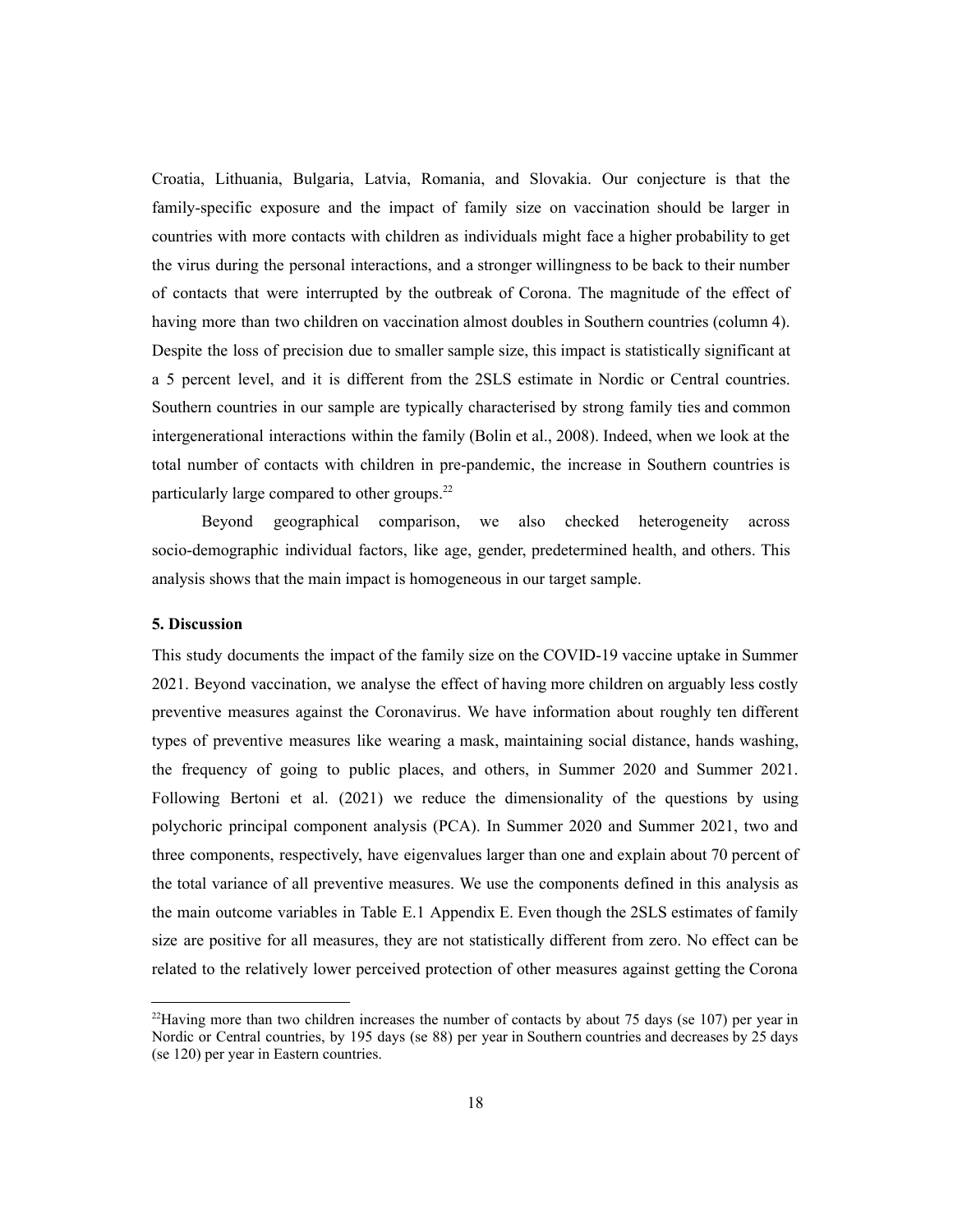illness compared to vaccination. Moreover, preventive behaviour in Summer 2021 might be already affected by taking the COVID-19 vaccine (Anderson et al., 2021).

Next, when we switch to other vaccines apart from COVID, flu and pneumonia, we document consistent evidence that such an increase in the willingness to get the shot due to a large family is COVID-vaccine-specific (see Table F.1, Appendix F).<sup>23</sup> It is also likely to be related to the pandemic time and the uncertainty that the outbreak of Corona caused about the probability of getting illness and about its consequences. The importance of vaccination against influenza and pneumonia received less coverage and attention, which might mitigate the impact of family size. Moreover, COVID-19 vaccine was distributed free of charge across countries to rule out any supply or income factors in getting access to it. Thus, the effect of family size on vaccination choice could be particularly pronounced for the pandemic-caused illness and uncertainty of the time after the outbreak.

We conclude this Section by mentioning some limitations of our study. Even though our data allows us to test potential mechanisms -the risk of getting the virus, exposure to the illnessthere can be other plausible channels beyond the one we can check. For example, if children were helping in booking an appointment for vaccination or commuting to the vaccination centre as shown in anecdotal evidence, then the documented increase in the vaccination rate can be, in part, also attributed to it. The other mechanism might be related to the differential drop in the lifestyle compared to pre-pandemic time depending on the family size. If parents with more children used to spend more time together increasing not only the number of contacts (as we show in the data) but also the duration of them and the type of activities, then vaccination becomes crucial to return to old habits. Related to variables in the Corona Survey, we can only consider the extensive margin of exposure during the pandemic: knowing someone who had COVID. However, the intensive margin can also matter: how many people had COVID among whom a respondent knows; the closeness of relationship between a respondent and a person who got the virus; the form of disease and others.

Related to the econometric strategy, as in any IV strategy with heterogeneous treatment effects, our estimation method captures effects on individuals affected by the instrument (Angrist et al., 1996), which has some implications for the external validity of our estimates. In our

 $2<sup>23</sup>$ We take information about vaccination decisions from the second SHARE Corona Survey in Summer 2021. Before the outbreak of Corona, there has been no completed survey wave asking about vaccines.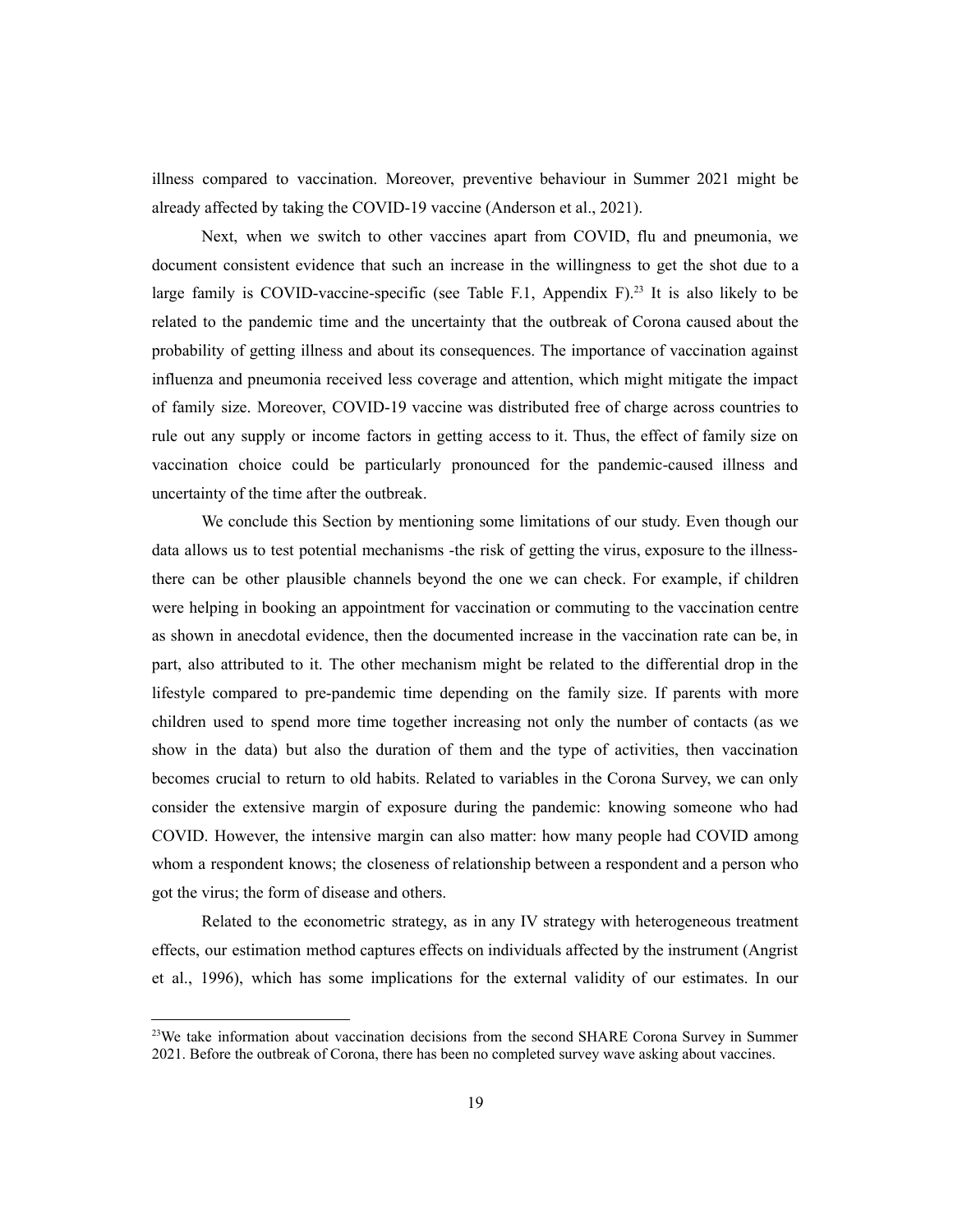specific case, it implies that our method identifies the causal effect of a planned change in fertility for parents who have preferences for mixed-sex offspring. Several studies interested in the impact of family size compared their findings based on the sex composition of two firstborns to the ones using the multiple births at the first or the second birth as an instrumental variable. However, the recent study by Bhalotra and Clarke (2020) documents the selection of women into multiple births that leads to the not-random assignment of the twin instrument, and, in turn, causes the failure of the identification strategy. Accordingly, in our article, we focus only on the analysis based on the sex composition of the two firstborns.

Moreover, using the sex composition of the first two children as an instrument means that the analyses do not determine the causal effect of having more children at lower parities (e.g. having one versus no children, or having a second child) on the probability to be vaccinated. Nevertheless, this group of individuals corresponds with more than 70 percent of the full sample, and analysing the effect of having three or more versus two children is highly relevant in the European context, given that much of the change in European fertility over the past decades has been due to a decrease in the proportion of people having three or more children (Sobotka and Beaujouan, 2014).

#### **6. Conclusion**

The COVID-19 pandemic led to a dramatic increase in the number of deaths since the initial outbreak of the virus. Vaccination has become the main tool to protect oneself and others from getting the disease. In the time of the COVID-19 pandemic, studying the factors that drive vaccination decisions against the Coronavirus is key to reaching herd immunity, in particular, due to the availability of shots in most countries. In the study, we investigate the role of personal factors and focus on family size.

To answer this research question, we study older individuals for whom the Coronavirus was considered particularly deadly and who were included in the priority groups of the COVID-19 vaccination campaigns in many countries. Since the fertility decision is endogenous, we apply an instrumental variable strategy and exploit the parental preferences for mixed-sex children as an exogenous variation. We find that a larger family size leads to a higher probability to get vaccinated against COVID. The potential mechanism behind this result is - a higher exposure to disease and the probability of getting a contagion.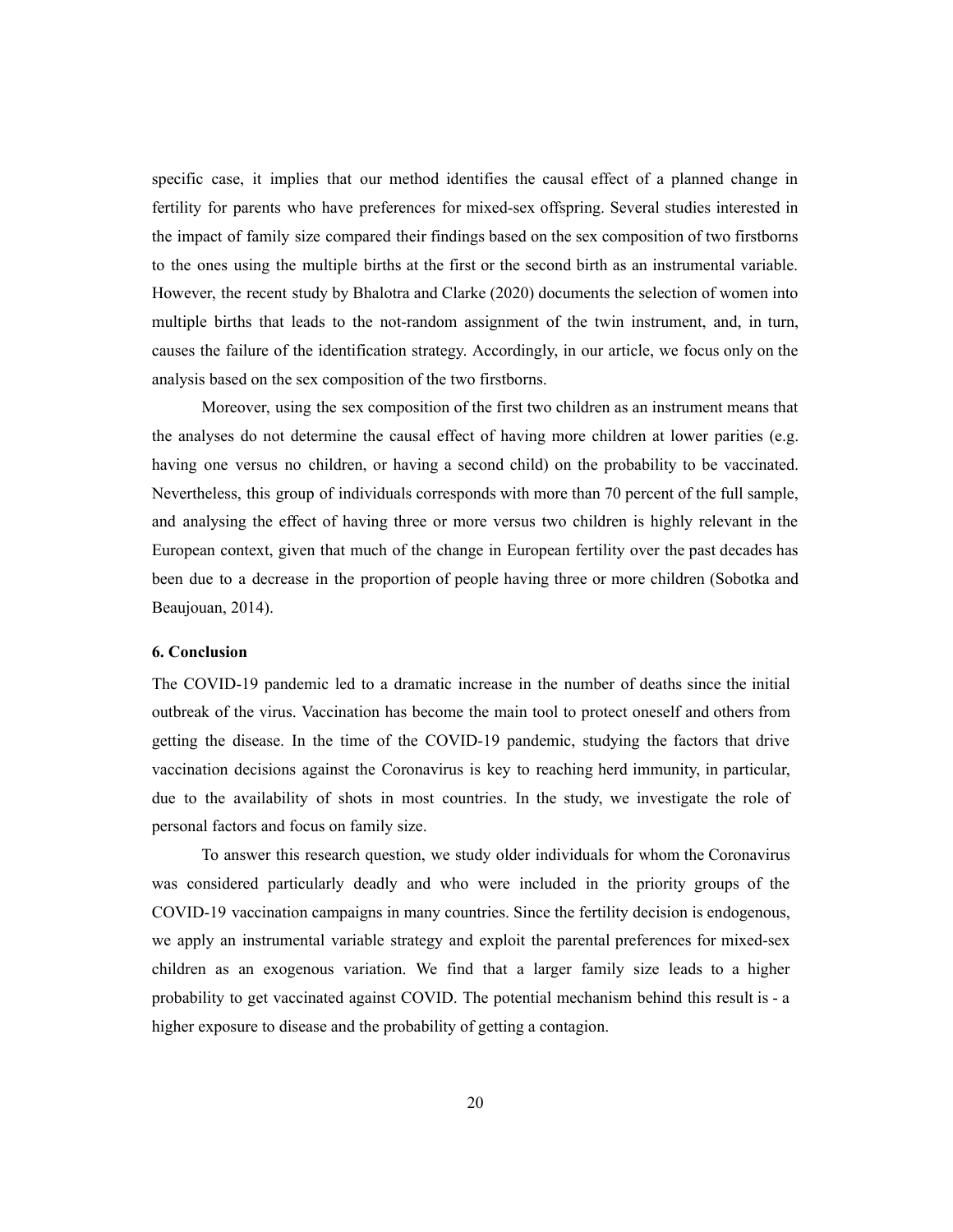Our results have important policy implications. First, we directly show that the number of children increases the uptake of the COVID-19 vaccine which has been distributed at no cost in our sample. Still, due to the existence of such a gap between families with more children as opposed to two, policymakers should increase the awareness about the Coronavirus in the whole population and implement easy-to-get vaccination campaigns to reach herd immunity quicker. As for the future, in light of the recent fall in fertility across Europe and for preparation for other pandemics, policymakers should be cautious that family size as a driver for vaccination decisions could be more limited in some decades.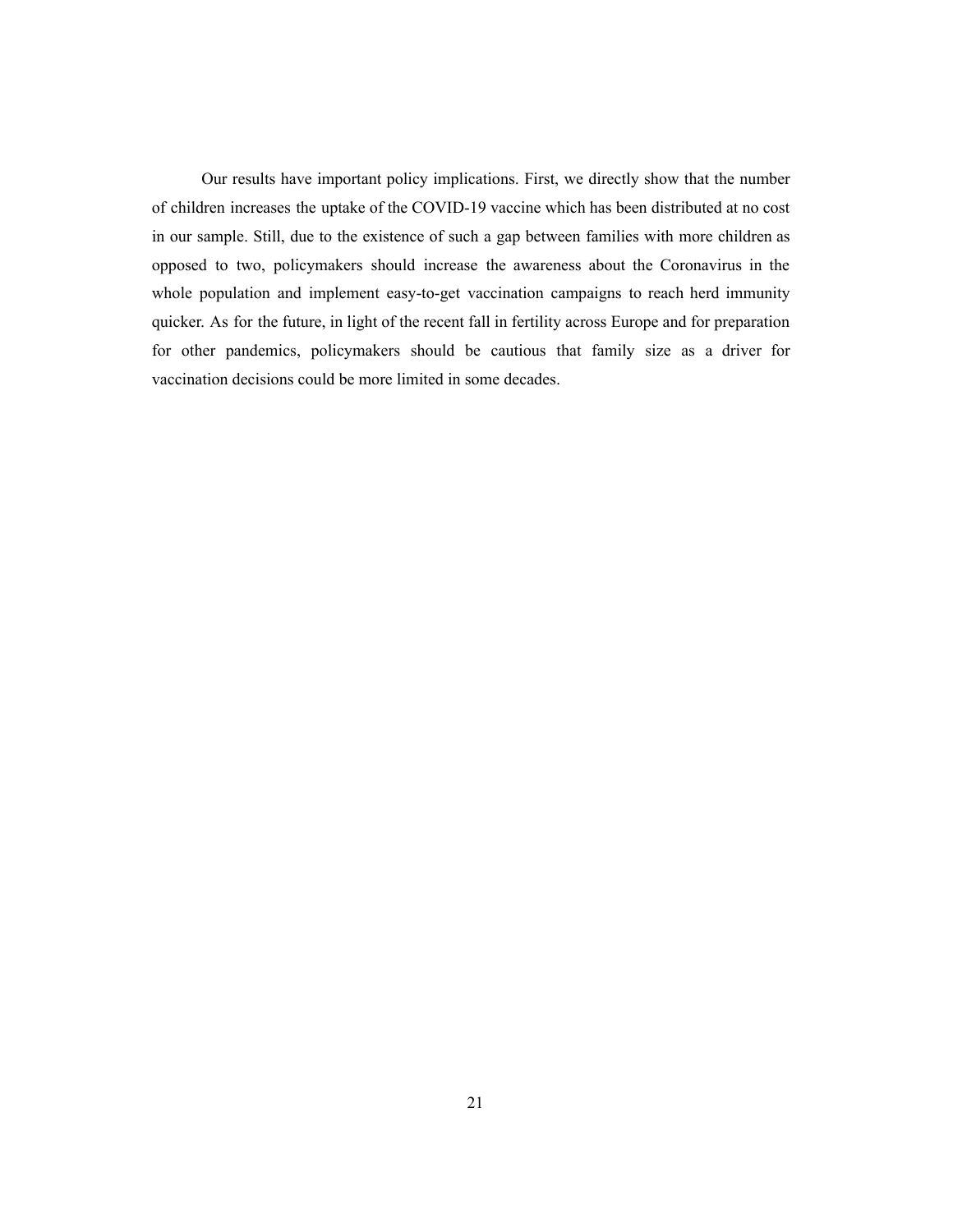## References

- Adsera, A. (2006). Religion and changes in family-size norms in developed countries. *Review of Religious Research*, 271–286.
- Ahituv, A., Hotz, V. J., & Philipson, T. (1996). The responsiveness of the demand for condoms to the local prevalence of aids. *Journal of Human Resources*, 869–897.
- Andersson, O., Campos-Mercade, P., Meier, A. N., & Wengström, E. (2021). Anticipation of covid-19 vaccines reduces willingness to socially distance. *Journal of Health Economics*, *80*, 102530.
- Angrist, J., & Evans, W. (1998). Children and their parents' labor supply: Evidence from exogenous variation in family size. *The American Economic Review*, *88*(3), 450–477.
- Angrist, J., Imbens, G. W., & Rubin, D. B. (1996). Identification of causal effects using instrumental variables. *Journal of the American Statistical Association*, *91*(434), 444– 455.
- Angrist, J., Lavy, V., & Schlosser, A. (2010). Multiple experiments for the causal link between the quantity and quality of children. *Journal of Labor Economics*, *28*(4), 773–824.
- Backhaus, A., & Barslund, M. (2021). The effect of grandchildren on grandparental labor supply: evidence from europe. *European Economic Review*, *137*, 103817.
- Ben-Porath, Y., & Welch, F. (1976). Do sex preferences really matter? *The Quarterly Journal of Economics*, *90*(2), 285–307.
- Bergmann, M., Hannemann, T.-V., Bethmann, A., & Schumacher, A. (2021). Determinants of SARS-CoV-2 Vaccinations in the 50+ Population. *MEA Discussion Paper*.
- Bertoni, M., Celidoni, M., Dal Bianco, C., & Weber, G. (2021). How did European retirees respond to the COVID-19 pandemic? *Economics Letters*, *203*, 109853.
- Bhalotra, S., & Clarke, D. (2020). The twin instrument: Fertility and human capital investment. *Journal of the European Economic Association*, *18*(6), 3090–3139.
- Black, S. E., Devereux, P. J., & Salvanes, K. G. (2010). Small family, smart family? Family size and the IQ scores of young men. *Journal of Human Resources*, *45*(1), 33–58.
- Bolin, K., Lindgren, B., & Lundborg, P. (2008). Your next of kin or your own career?: Caring and working among the 50+ of europe. *Journal of Health Economics*, *27*(3), 718–738.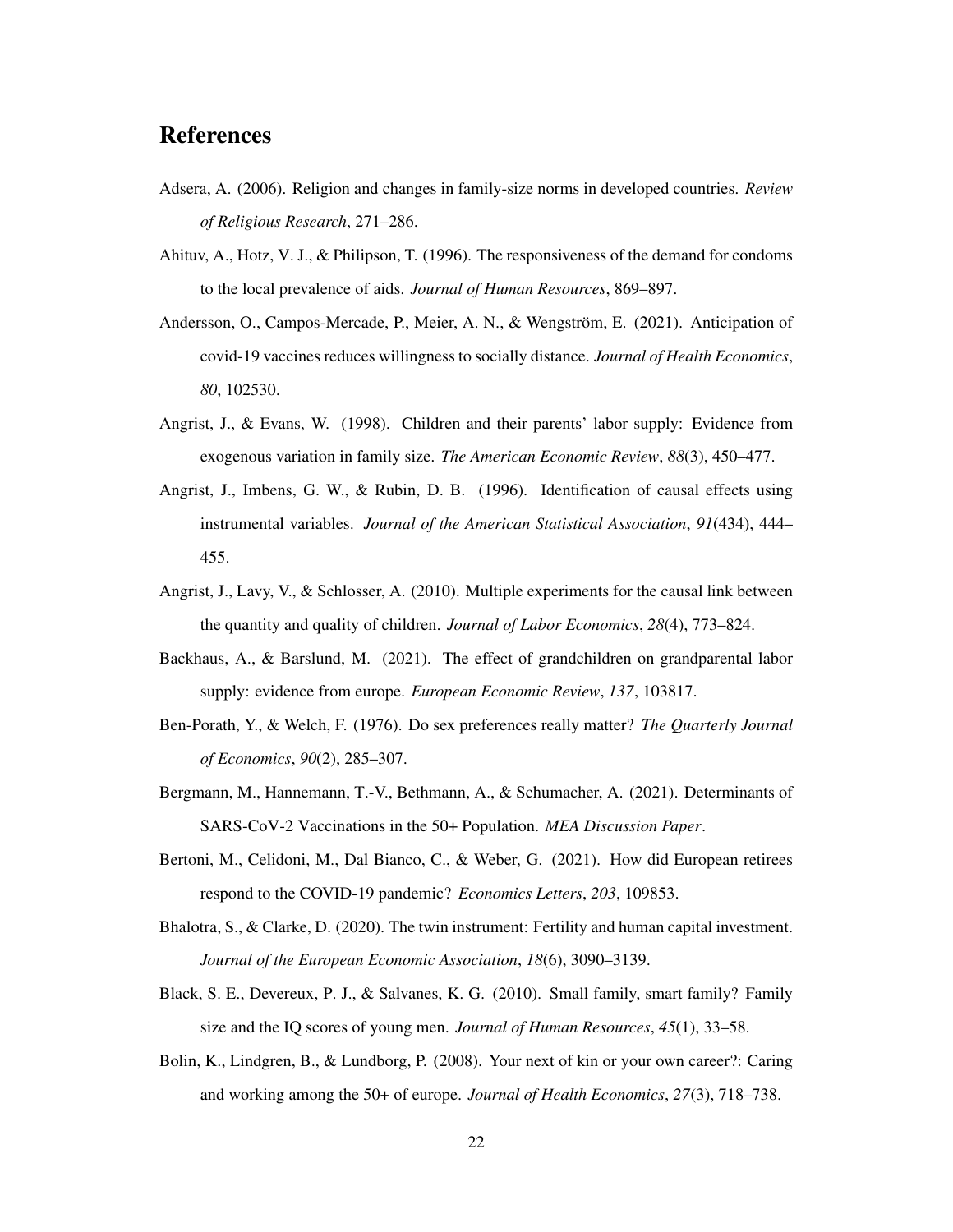Börsch-Supan, A. (2020a). *Survey of Health, Ageing and Retirement in Europe (SHARE) Wave 1. Release version: 7.1.0. SHARE-ERIC. Data set.* doi:10.6103/SHARE.w1.710

Börsch-Supan, A. (2020b). *Survey of Health, Ageing and Retirement in Europe (SHARE) Wave 2. Release version: 7.1.0. SHARE-ERIC. Data set.* doi:10.6103/SHARE.w2.710

Börsch-Supan, A. (2020c). Survey of Health, Ageing and Retirement in Europe *(SHARE) Wave 3 - SHARELIFE. Release version: 7.1.0. SHARE-ERIC. Data set.* doi:10.6103/SHARE.w3.710

- Börsch-Supan, A. (2020d). *Survey of Health, Ageing and Retirement in Europe (SHARE) Wave 4. Release version: 7.1.0. SHARE-ERIC. Data set.* doi:10.6103/SHARE.w4.710
- Börsch-Supan, A. (2020e). *Survey of Health, Ageing and Retirement in Europe (SHARE) Wave 5. Release version: 7.1.0. SHARE-ERIC. Data set.* doi:10.6103/SHARE.w5.710
- Börsch-Supan, A. (2020f). *Survey of Health, Ageing and Retirement in Europe (SHARE) Wave 6. Release version: 7.1.0. SHARE-ERIC. Data set.* doi:10.6103/SHARE.w6.710
- Börsch-Supan, A. (2020g). *Survey of Health, Ageing and Retirement in Europe (SHARE) Wave 7. Release version: 7.1.1. SHARE-ERIC. Data set.* doi:10.6103/SHARE.w7.711
- Börsch-Supan, A. (2020h). *Survey of Health, Ageing and Retirement in Europe (SHARE) Wave 8. COVID-19 Survey 1 Interview Date. Release version: 1.0.0. SHARE-ERIC. Data set.* doi:10.6103/SHARE.w8caintd.100
- Börsch-Supan, A. (2020i). *Survey of Health, Ageing and Retirement in Europe (SHARE) Wave 8. COVID-19 Survey 1. Release version: 1.0.0. SHARE-ERIC. Data set.* doi:10.6103/SHARE.w8ca.100
- Börsch-Supan, A. (2021a). *Survey of Health, Ageing and Retirement in Europe (SHARE) Wave 8. Release version: 1.0.0. SHARE-ERIC. Data set.* doi:10.6103/SHARE.w8.100
- Börsch-Supan, A. (2021b). *Survey of Health, Ageing and Retirement in Europe (SHARE) Wave 9. COVID-19 Survey 2. Release version: 0 SHARE-ERIC. Preliminary data set.*
- Börsch-Supan, A., Brandt, M., Hunkler, C., Kneip, T., Korbmacher, J., Malter, F., ... Zuber, S. (2013). Data resource profile: the Survey of Health, Ageing and Retirement in Europe (SHARE). *International Journal of Epidemiology*, *42*(4), 992–1001. doi:10.1093/ije/dyt088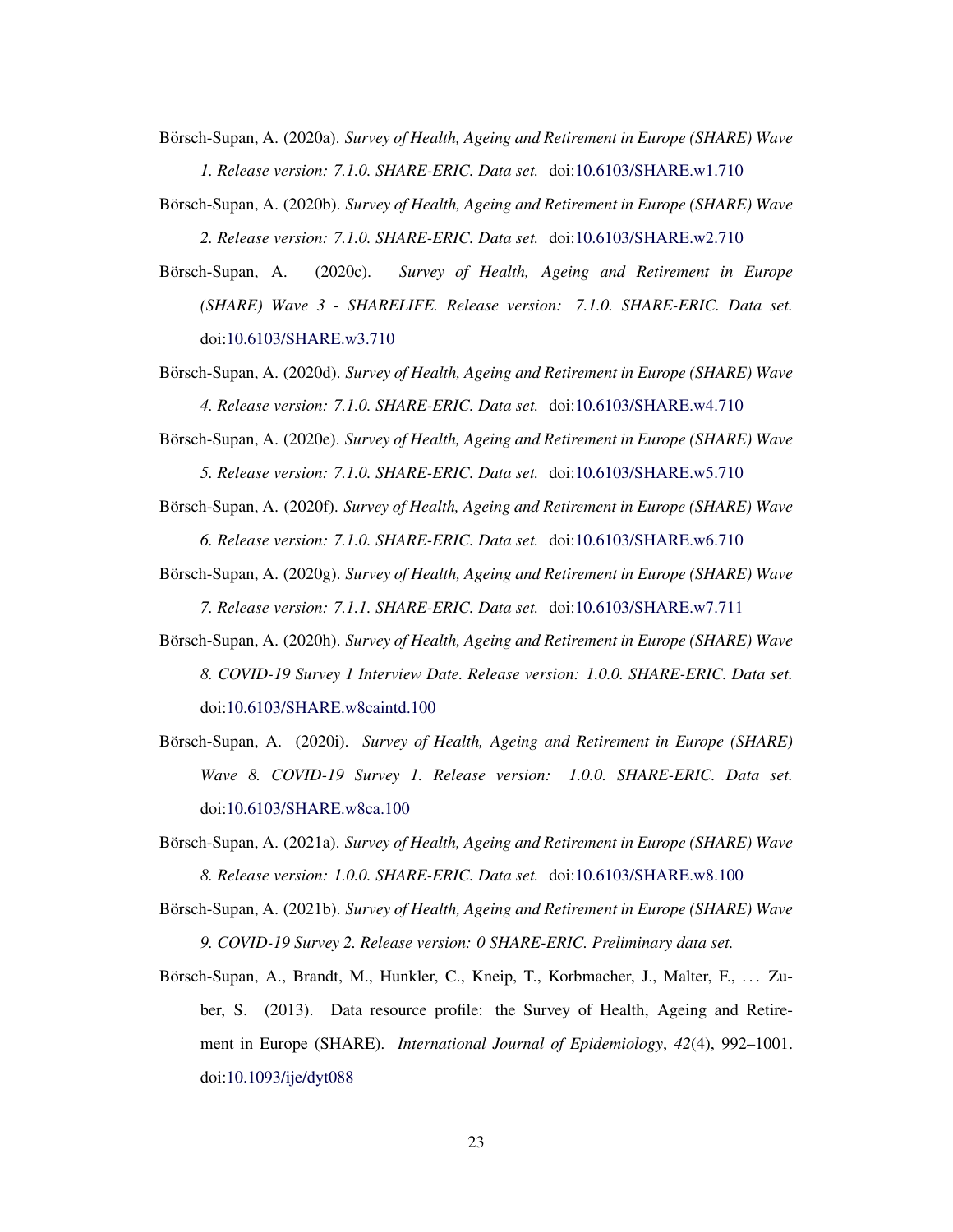- Bouckaert, N., Gielen, A. C., & Van Ourti, T. (2020). It runs in the family–Influenza vaccination and spillover effects. *Journal of Health Economics*, *74*, 102386.
- Bütikofer, A. (2011). Sibling sex composition and cost of children. *Unpublished manuscript*, *Department of Economics, Norwegian School of Economics, Bergen, Norway*.
- Callaghan, T., Moghtaderi, A., Lueck, J. A., Hotez, P., Strych, U., Dor, A., . . . Motta, M. (2021). Correlates and disparities of intention to vaccinate against covid-19. *Social Science & Medicine*, *272*, 113638.
- Caserotti, M., Girardi, P., Rubaltelli, E., Tasso, A., Lotto, L., & Gavaruzzi, T. (2021). Associations of covid-19 risk perception with vaccine hesitancy over time for italian residents. *Social Science & Medicine*, *272*, 113688.
- Conley, D., & Glauber, R. (2006). Parental educational investment and children's academic risk estimates of the impact of sibship size and birth order from exogenous variation in fertility. *Journal of Human Resources*, *41*(4), 722–737.
- Crespo, L., & Mira, P. (2014). Caregiving to elderly parents and employment status of European mature women. *Review of Economics and Statistics*, *96*(4), 693–709.
- Dahl, G. B., & Moretti, E. (2008). The demand for sons. *The Review of Economic Studies*, *75*(4), 1085–1120.
- Dai, H., Saccardo, S., Han, M. A., Roh, L., Raja, N., Vangala, S., . . . Croymans, D. M. (2021). Behavioural nudges increase covid-19 vaccinations. *Nature*, *597*(7876), 404–409.
- De Chaisemartin, C. (2017). Tolerating defiance? Local average treatment effects without monotonicity. *Quantitative Economics*, *8*(2), 367–396.
- Diament, S. M., Kaya, A., & Magenheim, E. B. (2021). Frames that matter: Increasing the willingness to get the covid-19 vaccines. *Social Science & Medicine*, 114562.
- Funk, S., Gilad, E., Watkins, C., & Jansen, V. A. (2009). The spread of awareness and its impact on epidemic outbreaks. *Proceedings of the National Academy of Sciences*, *106*(16), 6872–6877.
- Giulietti, C., Vlassopoulos, M., & Zenou, Y. (2021). When reality bites: Local deaths and vaccine take-up. *Available at SSRN:* https: / / papers .ssrn .com/ sol3/ papers  $c$ fm?abstract\_ $id = 3980243$ .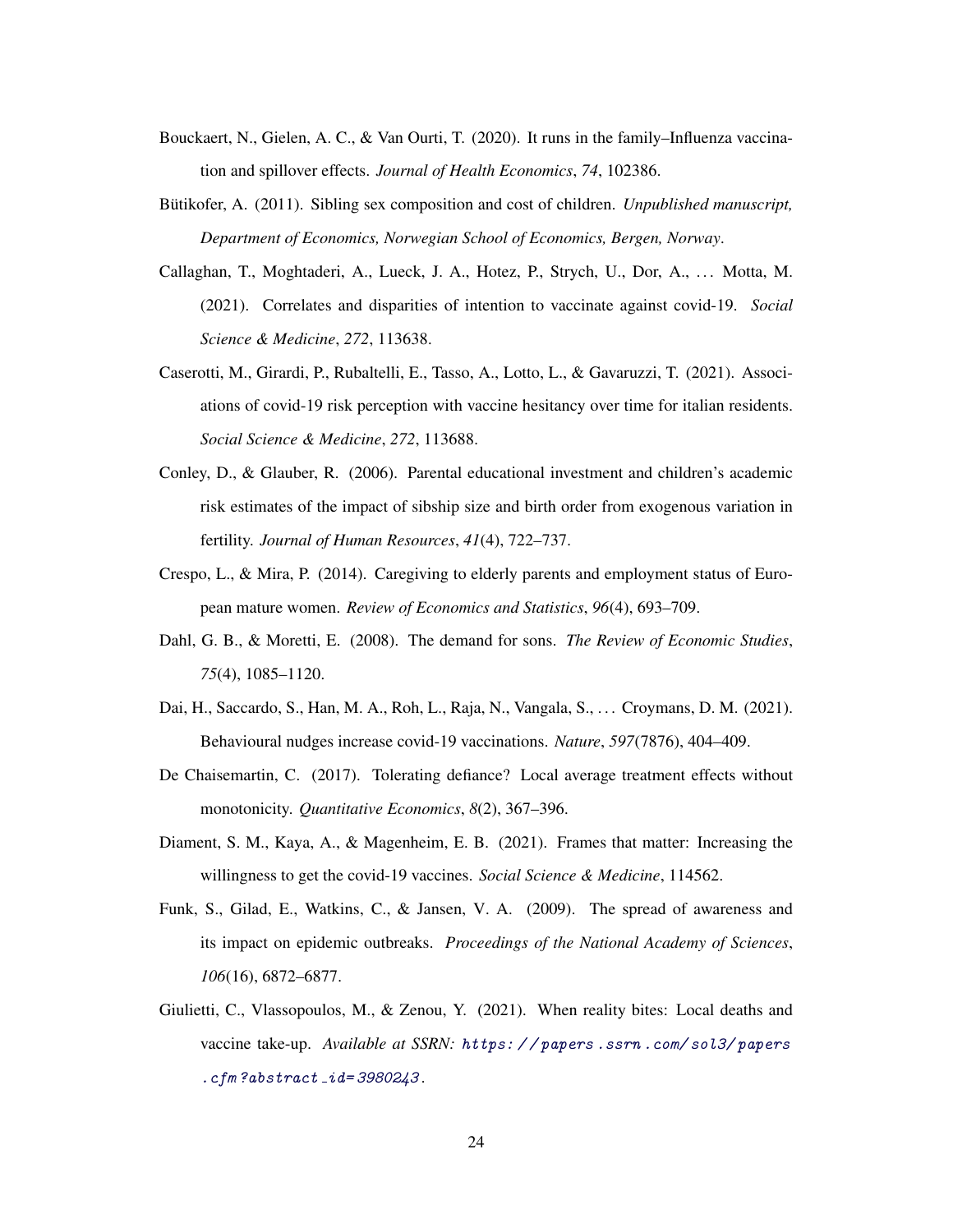- Grundy, E., & Read, S. (2012). Social contacts and receipt of help among older people in England: are there benefits of having more children? *Journals of Gerontology Series B: Psychological Sciences and Social Sciences*, *67*(6), 742–754.
- Imbens, G. W., & Angrist, J. D. (1994). Identification and estimation of local average treatment effects. *Econometrica*, *62*(2), 467–475.
- Kabátek, J., & Ribar, D. C. (2021). Daughters and divorce. *The Economic Journal*, 131(637), 2144–2170.
- Kreps, S., & Kriner, D. (2021). Factors influencing covid-19 vaccine acceptance across subgroups in the united states: Evidence from a conjoint experiment. *Vaccine*.
- Kruk, K. E., & Reinhold, S. (2014). The effect of children on depression in old age. *Social Science & Medicine*, *100*, 1–11.
- Lundberg, S., & Rose, E. (2002). The effects of sons and daughters on men's labor supply and wages. *Review of Economics and Statistics*, *84*(2), 251–268.
- MacLean, A., Sweeting, H., Egan, M., Der, G., Adamson, J., & Hunt, K. (2013). How robust is the evidence of an emerging or increasing female excess in physical morbidity between childhood and adolescence? Results of a systematic literature review and meta-analyses. *Social Science & Medicine*, *78*, 96–112.
- Markle, G. E. (1974). Sex ratio at birth: values, variance, and some determinants. *Demography*, *11*(1), 131–142.
- Oster, E. (2018). Does disease cause vaccination? Disease outbreaks and vaccination response. *Journal of Health Economics*, *57*, 90-101.
- Rosenzweig, M. R., & Wolpin, K. I. (2000). Natural" natural experiments" in economics. *Journal of Economic Literature*, *38*(4), 827–874.
- Rupert, P., & Zanella, G. (2018). Grandchildren and their grandparents' labor supply. *Journal of Public Economics*, *159*, 89–103.
- Scherpenzeel, A., Axt, K., Bergmann, M., Douhou, S., Oepen, A., Sand, G., ... Börsch-Supan, A. (2020). Collecting survey data among the 50+ population during the COVID-19 pandemic: The Survey of Health, Ageing and Retirement in Europe (SHARE). *Survey Research Methods*, 217-221. doi:10.18148/srm/2020.v14i2.7738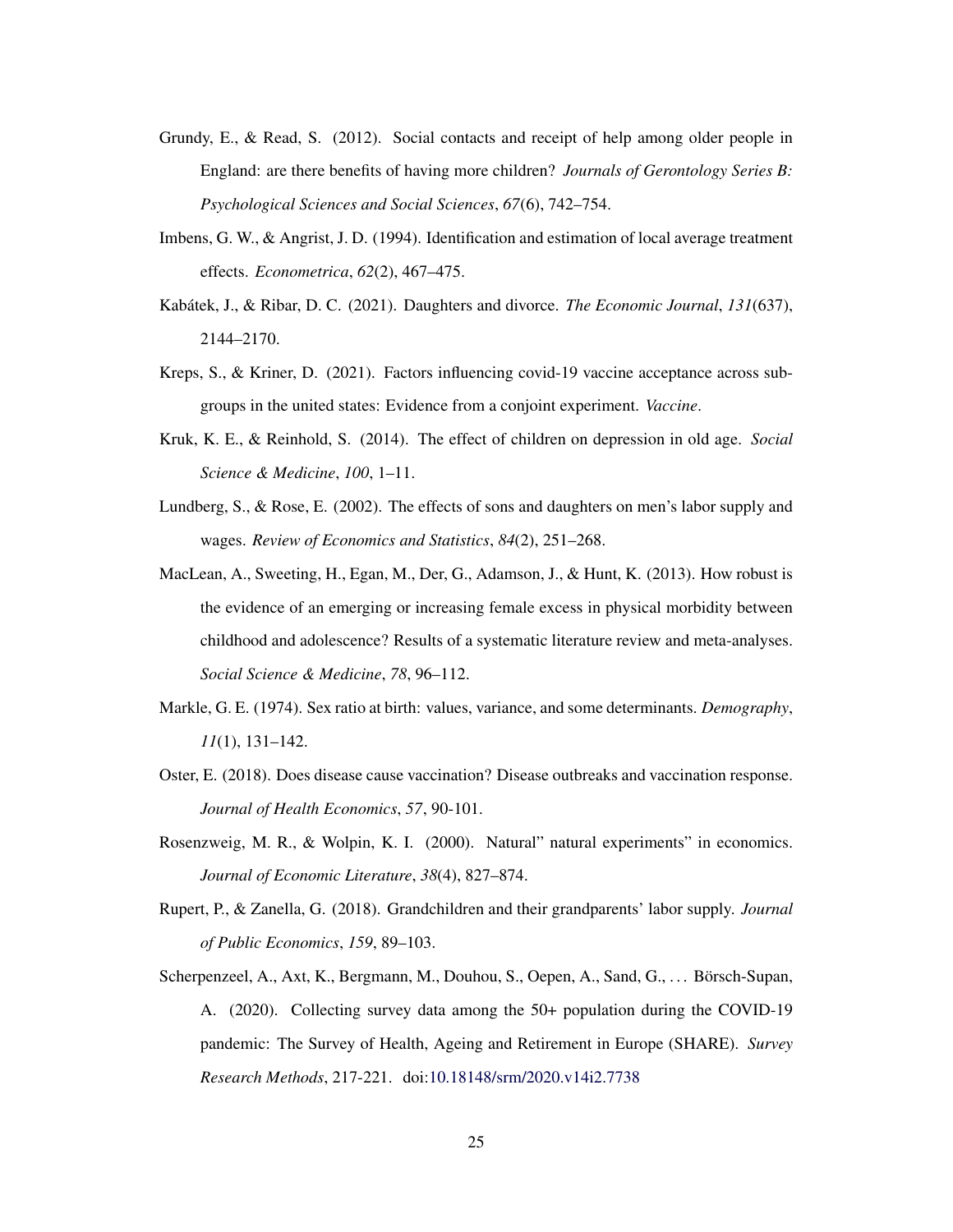- Sobotka, T., & Beaujouan, É. (2014). Two Is best? The persistence of a two-child family ideal in Europe. *Population and Development Review*, *40*(3), 391–419.
- Solís Arce, J. S., Warren, S. S., Meriggi, N. F., Scacco, A., McMurry, N., Voors, M., ... Omer, S. B. (2021). COVID-19 vaccine acceptance and hesitancy in low- and middle-income countries. *Nature Medicine*, *27*(8), 1385–1394. doi:10.1038/s41591-021-01454-y
- van den Broek, T., & Tosi, M. (2020). The more the merrier? The causal effect of high fertility on later-life loneliness in Eastern Europe. *Social Indicators Research*, *149*(2), 733–748.
- Wang, J., Jing, R., Lai, X., Zhang, H., Lyu, Y., Knoll, M. D., & Fang, H. (2020). Acceptance of covid-19 vaccination during the covid-19 pandemic in china. *Vaccines*, *8*(3), 482.
- Ward, R. A., Spitze, G., & Deane, G. (2009). The more the merrier? Multiple parent-adult child relations. *Journal of Marriage and Family*, *71*(1), 161–173.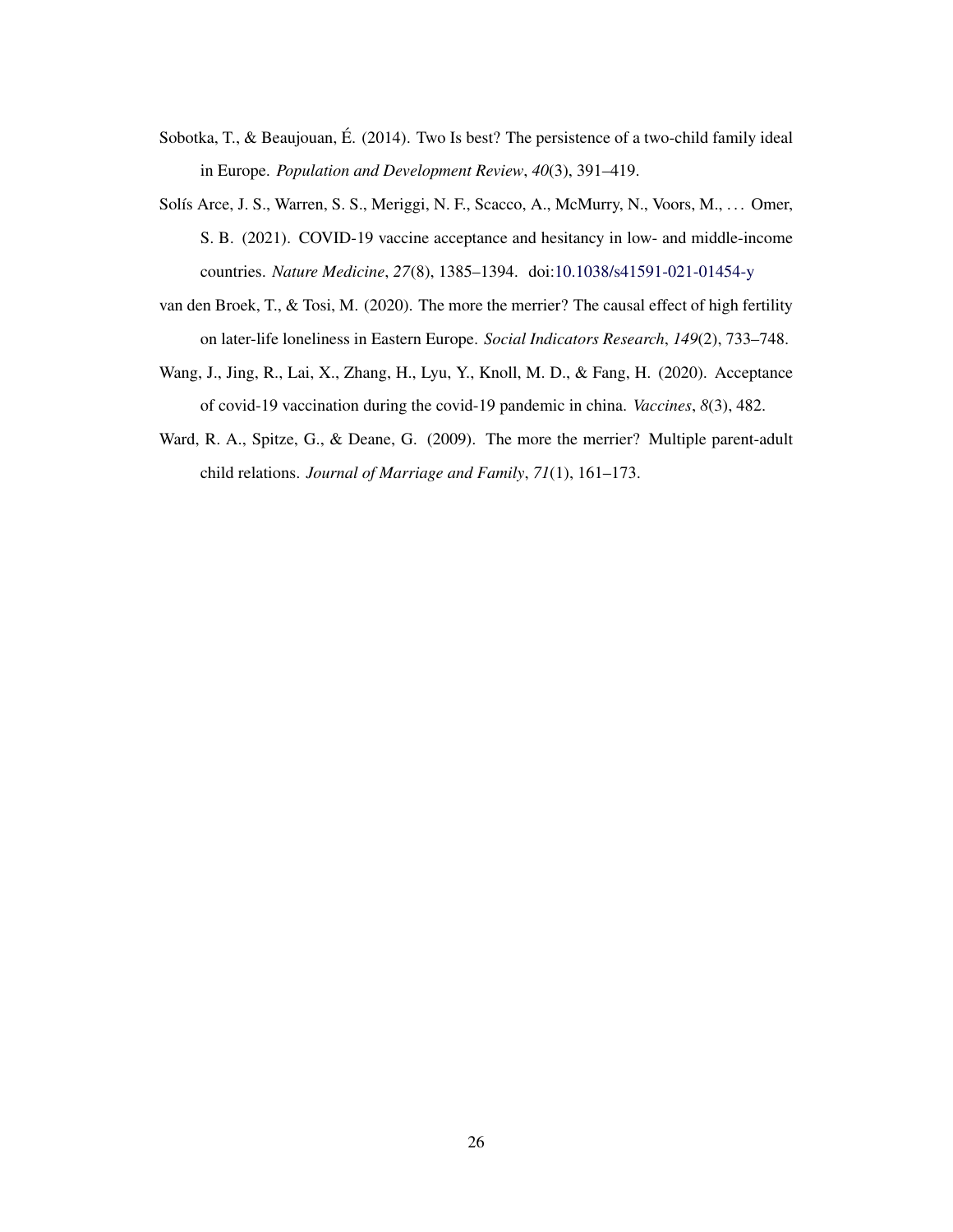# Article: "Family size and vaccination among older individuals: The case of COVID-19 vaccine"

# Tables, Figures and Appendix

|                                      |         |          | <b>Statistics</b> |              |       |
|--------------------------------------|---------|----------|-------------------|--------------|-------|
|                                      | Mean    | Std.Dev. | Min               | Max          | Obs.  |
| Outcome:                             |         |          |                   |              |       |
| Got COVID-19 vaccine                 | 0.825   | 0.380    | $\boldsymbol{0}$  | $\mathbf{1}$ | 25026 |
| Endogenous variables:                |         |          |                   |              |       |
| Number of children                   | 2.543   | 0.940    | $\overline{2}$    | 14           | 25026 |
| Dummy more than two                  | 0.363   | 0.481    | $\overline{0}$    | $\mathbf{1}$ | 25026 |
| Instrumental variables:              |         |          |                   |              |       |
| First two same-sex                   | 0.508   | 0.500    | $\theta$          | 1            | 25026 |
| Two firstborns - boys                | 0.262   | 0.439    | $\theta$          | 1            | 25026 |
| Two firstborns - girls               | 0.247   | 0.431    | $\theta$          | 1            | 25026 |
| Firstborn is a boy                   | 0.512   | 0.500    | $\theta$          | 1            | 25026 |
| Secondborn is a boy                  | 0.503   | 0.500    | $\theta$          | $\mathbf{1}$ | 25026 |
| Controls:                            |         |          |                   |              |       |
| Age                                  | 71.602  | 8.786    | 50                | 103          | 25026 |
| Female                               | 0.589   | 0.492    | $\overline{0}$    | $\mathbf{1}$ | 25026 |
| Education:                           |         |          |                   |              |       |
| Less than high school                | 0.354   | 0.478    | $\boldsymbol{0}$  | $\mathbf{1}$ | 25026 |
| High school                          | 0.423   | 0.494    | $\theta$          | 1            | 25026 |
| Tertiary education                   | 0.223   | 0.416    | $\boldsymbol{0}$  | 1            | 25026 |
| Mechanism:                           |         |          |                   |              |       |
| Anyone had COVID-19 symptoms         | 0.388   | 0.487    | $\theta$          | 1            | 24814 |
| Anyone tested positive               | 0.379   | 0.485    | $\theta$          | 1            | 24777 |
| Anyone hospitalized                  | 0.113   | 0.317    | 0                 | 1            | 24920 |
| Network size                         | 2.803   | 1.644    | $\theta$          | 7            | 23921 |
| Number of grandchildren              | 3.320   | 2.829    | $\theta$          | 20           | 20892 |
| Has a greatgrandchild                | 0.132   | 0.338    | $\theta$          | 1            | 20886 |
| Total contacts with a child per year | 362.328 | 331.732  | $\overline{0}$    | 4015         | 17166 |

Table 1: Descriptive statistics

*Note*: Respondents with two or more children. Preliminary SHARE wave 9 COVID-19 Survey 2 release 0 data.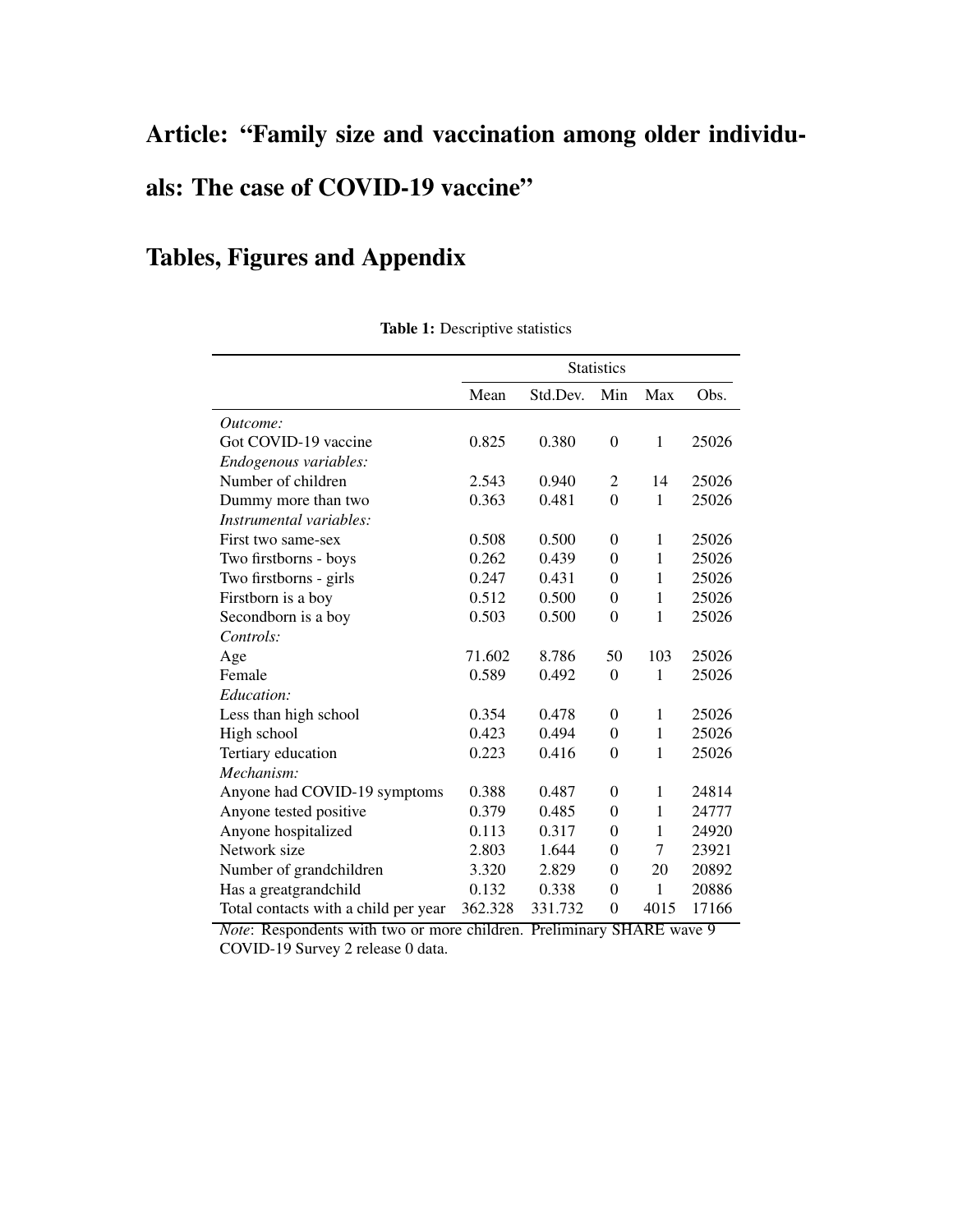|                              | (1)            | (2)         | (3)         | (4)         |
|------------------------------|----------------|-------------|-------------|-------------|
| Two firstborns same-sex      | $0.0603***$    | $0.0607***$ | $0.0608***$ |             |
|                              | (0.00592)      | (0.00590)   | (0.00590)   |             |
| Firstborn is a boy           |                |             | $-0.00304$  |             |
|                              |                |             | (0.00590)   |             |
| Secondborn is a boy          |                |             | $-0.00490$  |             |
|                              |                |             | (0.00589)   |             |
| Two firstborns - boys        |                |             |             | $0.0568***$ |
|                              |                |             |             | (0.00715)   |
| Two firstborns - girls       |                |             |             | $0.0648***$ |
|                              |                |             |             | (0.00733)   |
| Individual controls          | N <sub>0</sub> | Yes         | <b>Yes</b>  | <b>Yes</b>  |
| $F-test (IV)$                | 103.6509       | 105.852     | 106.234     | 53.3181     |
| $Prob(Two boys = Two girls)$ |                |             |             | .3447       |
| R <sub>2</sub>               | 0.0557         | 0.0647      | 0.0647      | 0.0647      |

Table 2: The first stage regression

*Note*: Number of individuals is 25026. All columns constant, a set of five-year age dummies, female, and country fixed effects. The list of individual controls includes educational attainment.  $* p < 0.10, ** p < 0.05, *** p < 0.01$ . Preliminary SHARE wave 9 COVID-19 Survey 2 release 0 data.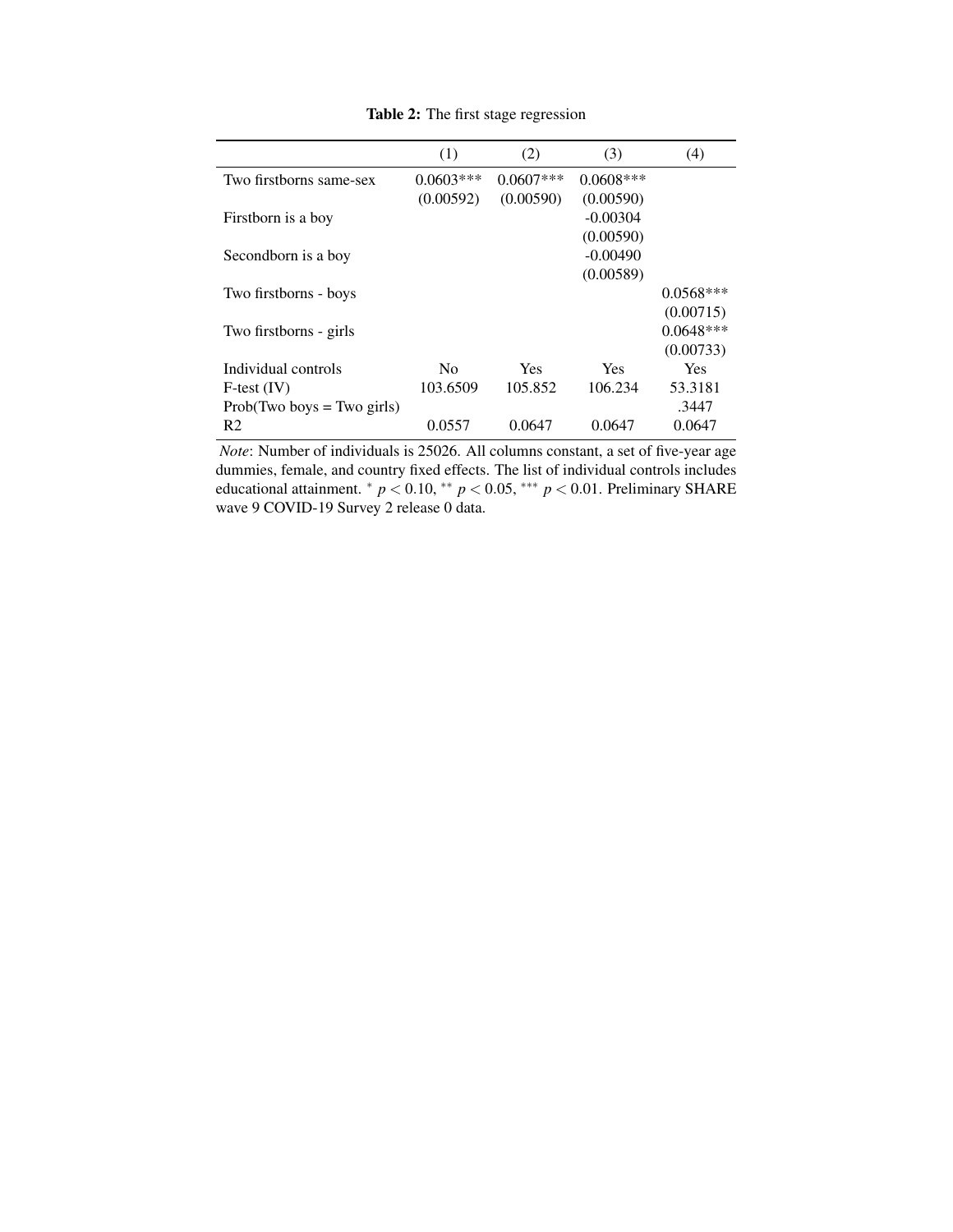|                        | <b>OLS</b>     | 2SLS           |            |            |          |
|------------------------|----------------|----------------|------------|------------|----------|
|                        | (1)            | (2)            | (3)        | (4)        | (5)      |
| Dummy more than two    | $-0.0282***$   | $0.148**$      | $0.146**$  | $0.143*$   | $0.141*$ |
|                        | (0.00469)      | (0.0747)       | (0.0738)   | (0.0736)   | (0.0733) |
| Firstborn is a boy     |                |                |            | $-0.00414$ |          |
|                        |                |                |            | (0.00446)  |          |
| Secondborn is a boy    |                |                |            | $0.00873*$ |          |
|                        |                |                |            | (0.00448)  |          |
| Individual controls    | N <sub>0</sub> | N <sub>0</sub> | <b>Yes</b> | Yes        | Yes      |
| $F-test (IV)$          |                | 103.6509       | 105.852    | 106.234    | 53.318   |
| Hausman test (p-value) |                | .0152          | .0188      | .0206      | .0222    |
| Hansen test (p-value)  |                | ٠              | $\bullet$  | ٠          | .46      |

Table 3: Family size and probability to get vaccinated against COVID-19

*Note*: Number of individuals is 25026. All columns control for constant, a set of fiveyear age dummies, female, and country fixed effects. The list of individual controls includes educational attainment.  $* p < 0.10, ** p < 0.05, ** p < 0.01$ . Preliminary SHARE wave 9 COVID-19 Survey 2 release 0 data.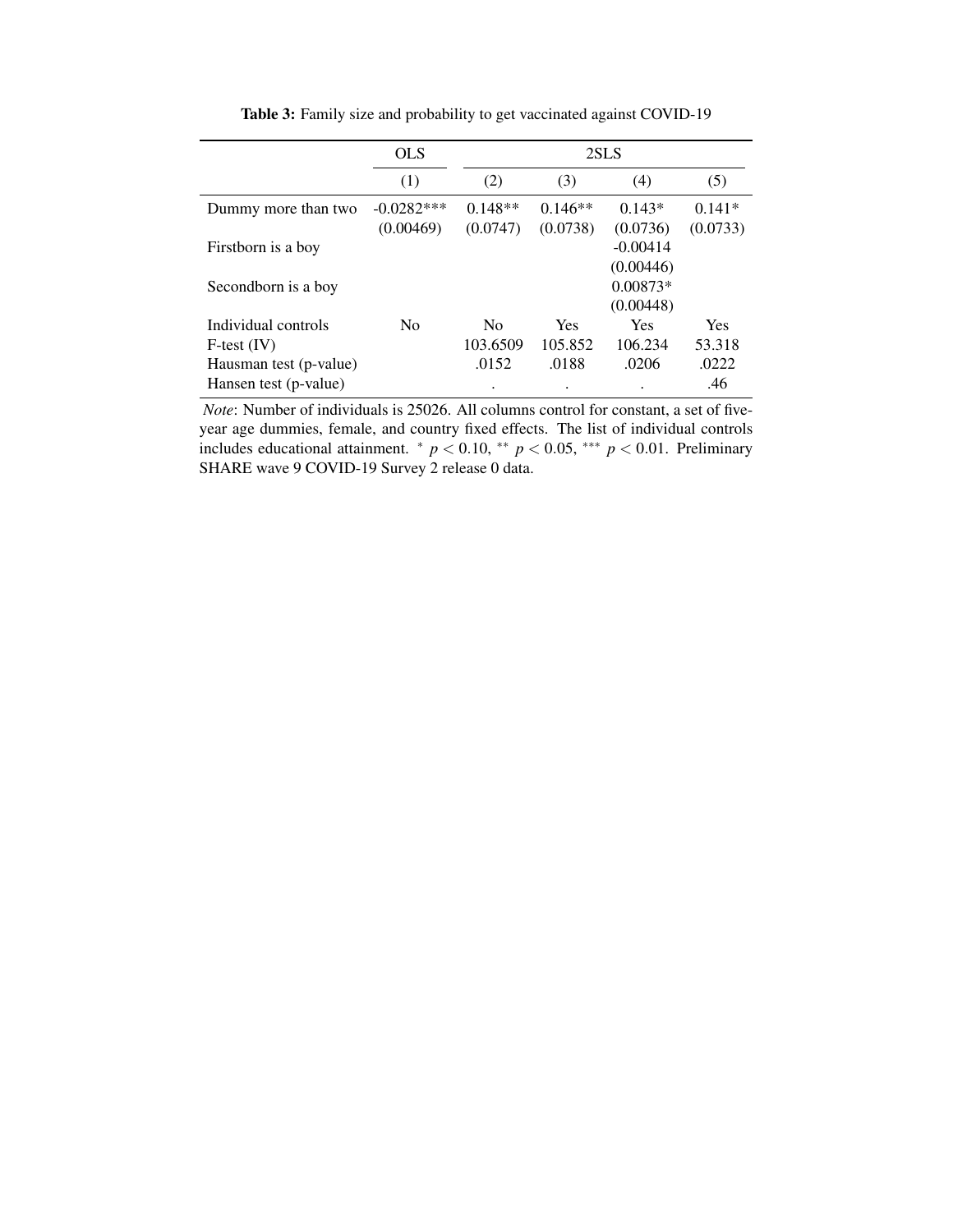|                        | Anyone had<br>COVID-19 symptoms | Anyone had<br>tested positive | Anyone hospitalized<br>with COVID-19 |
|------------------------|---------------------------------|-------------------------------|--------------------------------------|
|                        | (1)                             | (2)                           | (3)                                  |
| Dummy more than two    | $0.226**$                       | $0.169*$                      | $-0.000445$                          |
|                        | (0.103)                         | (0.101)                       | (0.0662)                             |
| Individual controls    | Yes                             | <b>Yes</b>                    | Yes                                  |
| $F-test (IV)$          | 100.832                         | 101.611                       | 103.34                               |
| Hausman test (p-value) | .057                            | .185                          | .85                                  |
| N                      | 24833                           | 24796                         | 24940                                |

Table 4: Family size and awareness about COVID-19

*Note*: All columns control for constant, a set of five-year age dummies, female, educational attainment, and country fixed effects.<sup>\*</sup>  $p < 0.10$ , \*\*  $p < 0.05$ , \*\*\*  $p < 0.01$ . Preliminary SHARE wave 9 COVID-19 Survey 2 release 0 data.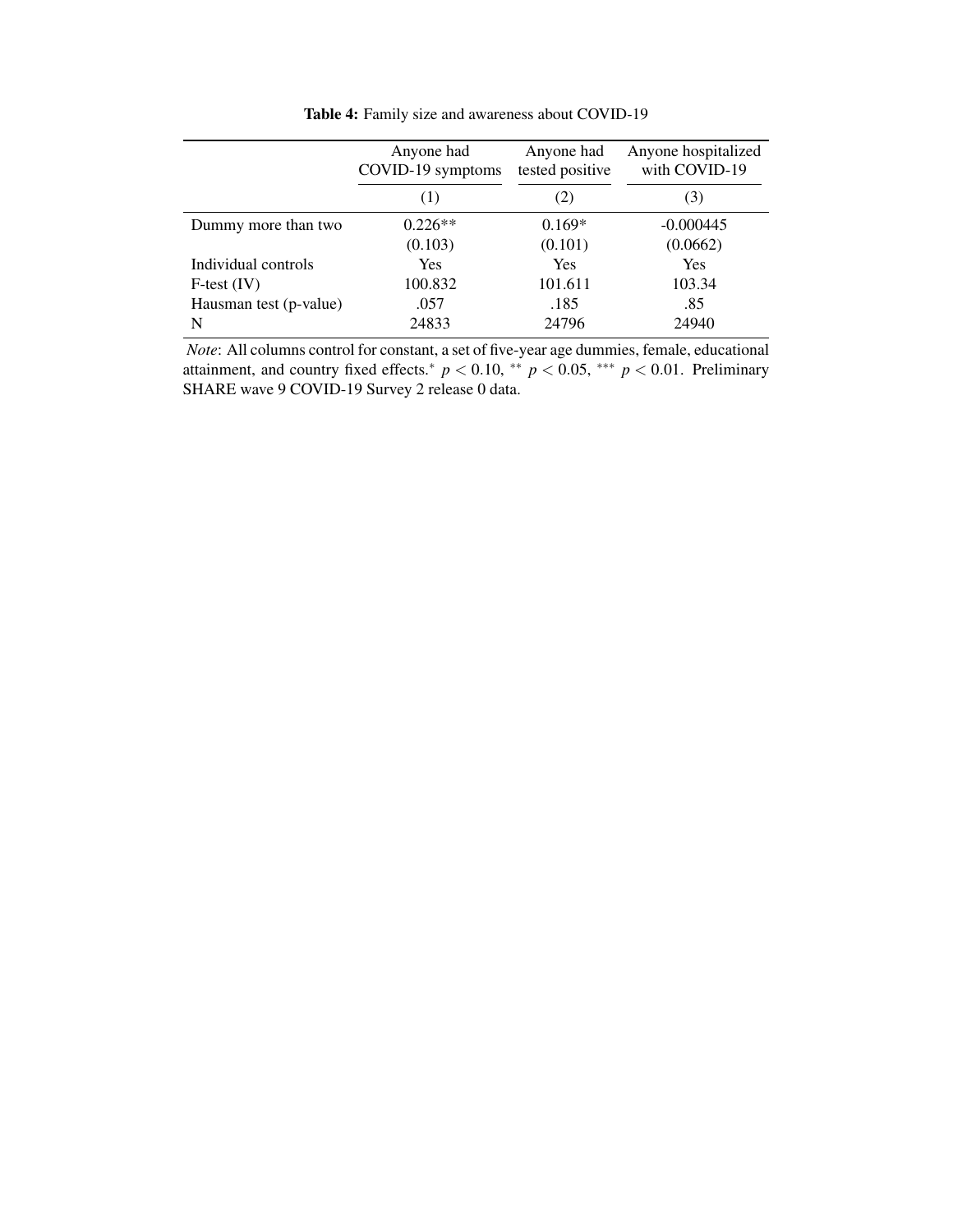|                        | <b>Network</b><br>size | Number of<br>grandchildren | Has a<br>greatgranchild | Number of<br>contacts per year |
|------------------------|------------------------|----------------------------|-------------------------|--------------------------------|
|                        | (1)                    | $\mathbb{Z}$               | (3)                     | (4)                            |
| Dummy more than two    | $0.601*$               | $2.035***$                 | $0.112*$                | $113.4*$                       |
|                        | (0.316)                | (0.482)                    | (0.0623)                | (62.72)                        |
| Individual controls    | Yes                    | Yes                        | Yes                     | Yes                            |
| $F-test (IV)$          | 111.268                | 102.187                    | 102.257                 | 101.103                        |
| Hausman test (p-value) | .163                   | .741                       | .337                    | .302                           |
| N                      | 23993                  | 20960                      | 20954                   | 17206                          |

Table 5: Number of children and network size

*Note*: All columns control for constant, female, a set of five-year age dummies, educational attainment and country fixed effects.<sup>\*</sup>  $p < 0.10$ , \*\*  $p < 0.05$ , \*\*\*  $p < 0.01$ .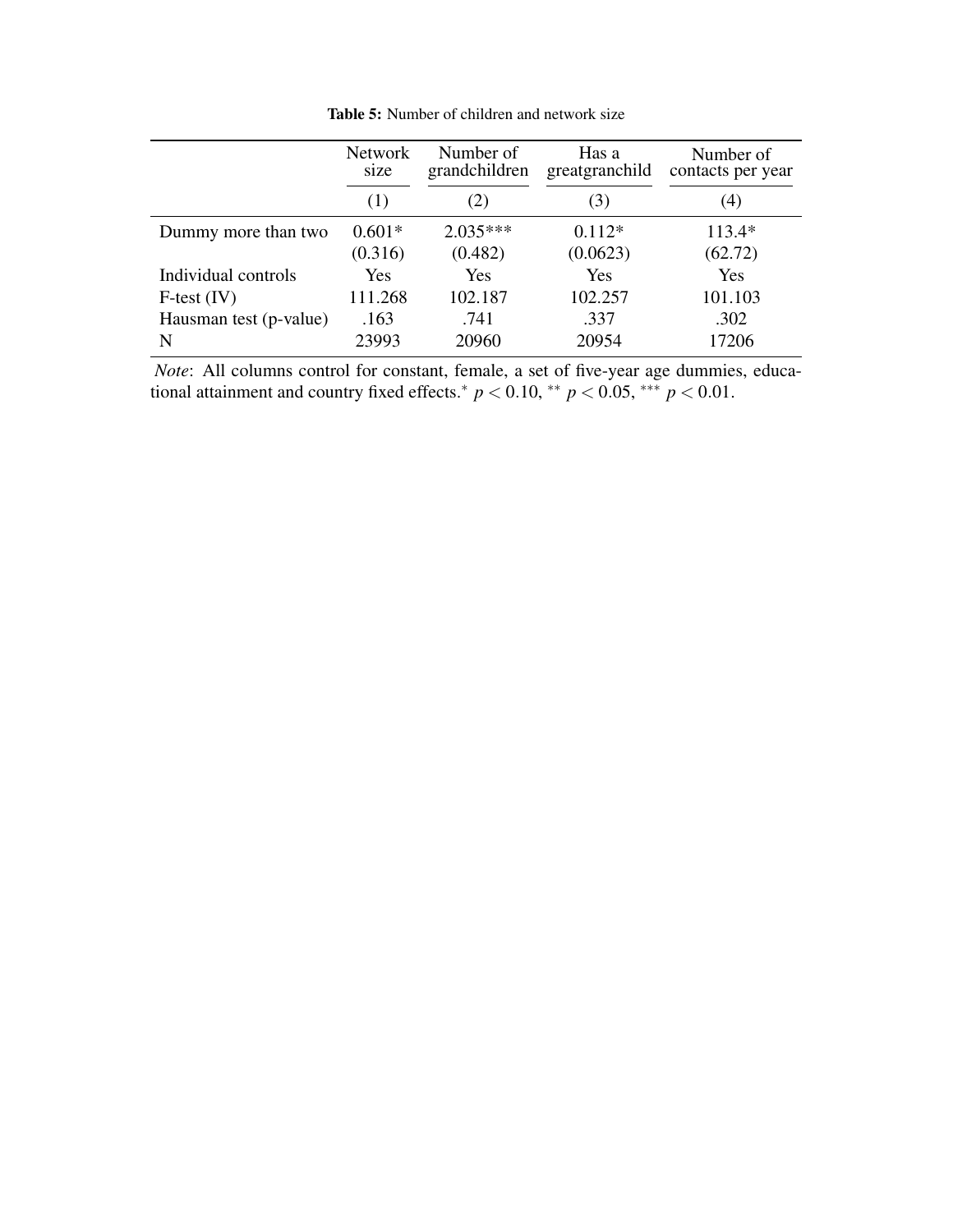|                        | Badly hit | Less hit | Nordic or Central | Southern   | Eastern |
|------------------------|-----------|----------|-------------------|------------|---------|
|                        | (1)       | (2)      | (3)               | (4)        | (5)     |
| Dummy more than two    | 0.0939    | $0.163*$ | 0.0269            | $0.282**$  | 0.119   |
|                        | (0.108)   | (0.0902) | (0.0990)          | (0.114)    | (0.144) |
| Individual controls    | Yes       | Yes      | Yes               | <b>Yes</b> | Yes     |
| $F-test (IV)$          | 20.2648   | 86.614   | 27.982            | 38.148     | 44.859  |
| Hausman test (p-value) | .299      | .033     | .618              | .004       | .305    |
| N                      | 6352      | 18674    | 8007              | 6010       | 10268   |

Table 6: Heterogeneity in the impact of family size on getting COVID-19 vaccine across countries

*Note*: The list of controls includes constant, a set of five-year age dummies, female, educational attainment, and country fixed effects. Badly hit countries in Column 1 are Belgium, France, Italy, the Netherlands, Spain and Sweden. Column 3, Nordic or Central countries, includes Sweden, Netherlands, Denmark, Ireland, Finland, Belgium, Austria, Germany, France, Switzerland, Luxembourg, and Israel. Column 4, southern countries are Spain, Italy, Greece, Portugal, Cyprus, and Malta. Eastern countries are in Column 5: the Czech Republic, Poland, Hungary, Slovenia, Estonia, Croatia, Lithuania, Bulgaria, Latvia, Romania, and Slovakia. All columns control for constant, female, a set of five-year age dummies, educational attainment and country fixed effects.<sup>\*</sup>  $p < 0.10$ , \*\*  $p < 0.05$ , \*\*\*  $p < 0.01$ . Preliminary SHARE wave 9 COVID-19 Survey 2 release 0 data.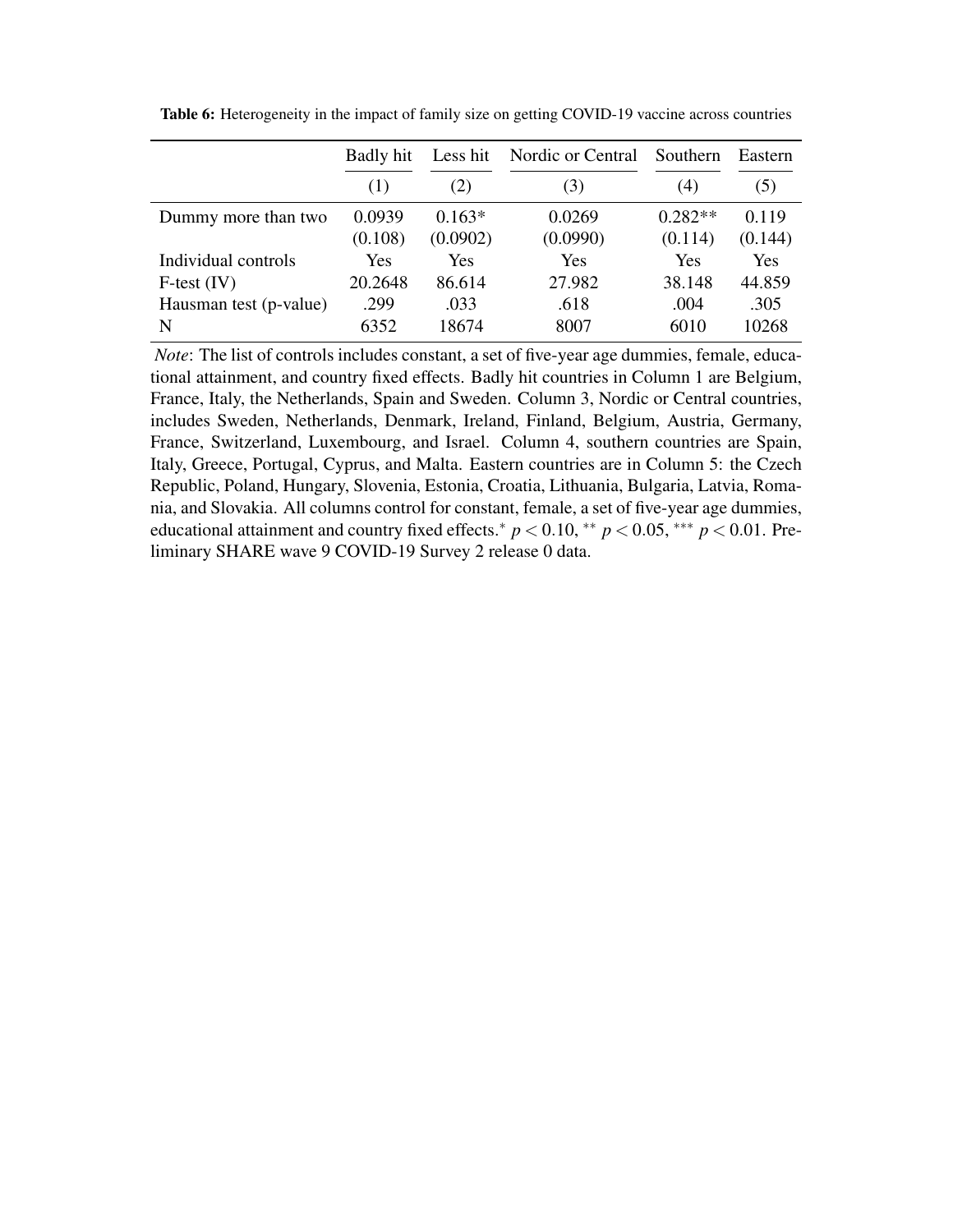## Online Appendix

### Acknowledgements

This paper uses data from SHARE Waves 1, 2, 3, 4, 5, 6, 7 and 8 (DOIs: 10.6103/SHARE.w1.710, 10.6103/SHARE.w2.710, 10.6103/SHARE.w3.710, 10.6103/SHARE.w4.710, 10.6103/SHARE.w5.710, 10.6103/SHARE.w6.710, 10.6103/SHARE.w7.711, 10.6103/SHARE.w8.100, 10.6103/SHARE.w8ca.100,  $10.6103/SHARE.w8caintd.100)$  and Börsch-Supan  $(2021b)$ , see Börsch-Supan et al.  $(2013)$ and Scherpenzeel et al. (2020) for methodological details. The SHARE data collection has been funded by the European Commission through FP5 (QLK6-CT-2001-00360), FP6 (SHARE-I3: RII-CT-2006-062193, COMPARE: CIT5-CT-2005-028857, SHARELIFE: CIT4-CT-2006- 028812), FP7 (SHARE-PREP: GA N°211909, SHARE-LEAP: GA N°227822, SHARE M4: GA N°261982, DASISH: GA N°283646) and Horizon 2020 (SHARE-DEV3: GA N°676536, SHARE-COHESION: GA N°870628, SERISS: GA N°654221, SSHOC: GA N°823782) and by DG Employment, Social Affairs & Inclusion. Additional funding from the German Ministry of Education and Research, the Max Planck Society for the Advancement of Science, the U.S. National Institute on Aging (U01 AG09740-13S2, P01 AG005842, P01 AG08291, P30 AG12815, R21 AG025169, Y1-AG-4553-01, IAG BSR06-11, OGHA 04-064, HHSN271201300071C) and from various national funding sources is gratefully acknowledged (see www.share-project .org).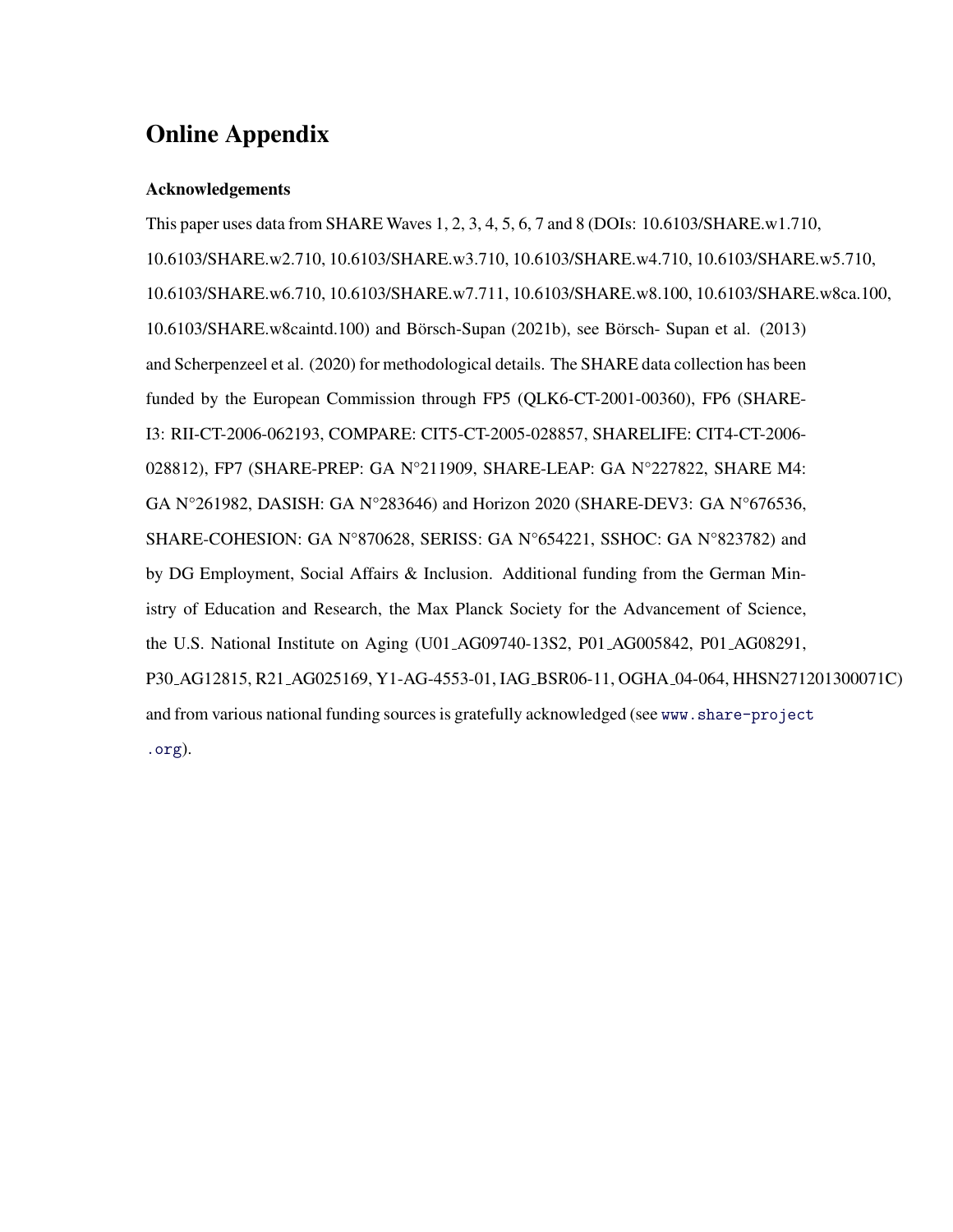# A. Parental characteristics

|                                                         | Same-sex     |              | Mixed-sex    |              |                         |              |
|---------------------------------------------------------|--------------|--------------|--------------|--------------|-------------------------|--------------|
|                                                         | Mean<br>(1)  | <b>SD</b>    | Mean<br>(2)  | <b>SD</b>    | Difference<br>$(1)-(2)$ | (p-value)    |
| Age                                                     | 71.65        | 8.78         | 71.55        | 8.79         | 0.10                    | 0.36         |
| Female                                                  | 0.59         | 0.49         | 0.59         | 0.49         | $-0.00$                 | 0.84         |
| Education:                                              |              |              |              |              |                         |              |
| Less than high school                                   | 0.36         | 0.48         | 0.35         | 0.48         | 0.01                    | 0.32         |
| High school                                             | 0.42         | 0.49         | 0.43         | 0.49         | $-0.01$                 | 0.17         |
| Tertiary education                                      | 0.22         | 0.42         | 0.22         | 0.42         | 0.00                    | 0.63         |
| Place of birth:                                         |              |              |              |              |                         |              |
| A big city                                              | 0.13         | 0.34         | 0.13         | 0.34         | $-0.00$                 | 0.82         |
| The suburbs of a big city                               | 0.04         | 0.20         | 0.04         | 0.21         | $-0.00$                 | 0.48         |
| A large town                                            | 0.11         | 0.32         | 0.12         | 0.32         | $-0.00$                 | 0.41         |
| A small town                                            | 0.17         | 0.38         | 0.18         | 0.38         | $-0.01$                 | 0.22         |
| A rural area                                            | 0.54         | 0.50         | 0.53         | 0.50         | 0.01                    | 0.06         |
| Age when finished school                                | 17.96        | 4.57         | 17.96        | 4.56         | 0.00                    | 0.97         |
| A bad student at math at age 10                         | 0.64         | 0.48         | 0.64         | 0.48         | $-0.00$                 | 0.92         |
| A bad student at language at age 10<br>$< 11$ books     | 0.61<br>0.41 | 0.49         | 0.61         | 0.49         | 0.00                    | 0.62<br>0.63 |
| 11-25 books                                             | 0.24         | 0.49<br>0.43 | 0.42<br>0.24 | 0.49<br>0.43 | $-0.00$<br>0.00         | 0.96         |
| $>$ 26 books                                            | 0.35         | 0.48         | 0.35         | 0.48         | 0.00                    | 0.64         |
| Health at age 10:                                       |              |              |              |              |                         |              |
| No chronic during childhood                             | 0.18         | 0.38         | 0.18         | 0.38         | 0.00                    | 0.60         |
| 1 chronic during childhood                              | 0.57         | 0.50         | 0.57         | 0.50         | 0.01                    | 0.42         |
| $> 2$ chronic during childhood                          | 0.25         | 0.43         | 0.26         | 0.44         | $-0.01$                 | 0.17         |
| Mental problem during childhood                         | 0.01         | 0.08         | 0.01         | 0.09         | $-0.00$                 | 0.13         |
| Vaccinated during childhood                             | 0.97         | 0.18         | 0.97         | 0.17         | $-0.00$                 | 0.13         |
| Dwelling at age 10:                                     |              |              |              |              |                         |              |
| $<$ 2 bedrooms                                          | 0.09         | 0.29         | 0.09         | 0.29         | $-0.00$                 | 0.67         |
| 2 bedrooms                                              | 0.27         | 0.44         | 0.27         | 0.44         | 0.00                    | 0.44         |
| 3 bedrooms                                              | 0.28         | 0.45         | 0.29         | 0.45         | $-0.01$                 | 0.34         |
| $>$ 3 bedrooms                                          | 0.36         | 0.48         | 0.35         | 0.48         | 0.00                    | 0.65         |
| Characteristics of the individual's dwelling at age 10: |              |              |              |              |                         |              |
| Number of services of the individual's dwelling         | 1.13         | 0.91         | 1.15         | 0.91         | $-0.02$                 | 0.12         |
| Household size at age 10                                | 5.53         | 2.20         | 5.56         | 2.20         | $-0.03$                 | 0.29         |
| Number of individuals per room                          | 2.12         | 1.46         | 2.12         | 1.42         | $-0.01$                 | 0.78         |
| Employment history:                                     |              |              |              |              |                         |              |
| Work experience:                                        |              |              |              |              |                         |              |
| Work experience before the first child                  | 6.61         | 5.02         | 6.56         | 4.91         | 0.05                    | 0.47         |
| Work experience before the second child                 | 9.37         | 5.96         | 9.34         | 5.85         | 0.02                    | 0.77         |
| The first job:                                          |              |              |              |              |                         |              |
| Age when started job 1                                  | 19.74        | 5.10         | 19.68        | 5.03         | 0.06                    | 0.38         |
| Fertility history:                                      |              |              |              |              |                         |              |
| Age of delivery child 1                                 | 25.21        | 4.39<br>4.81 | 25.11        | 4.37         | 0.10                    | 0.08         |
| Age of delivery child 2                                 | 28.73        |              | 28.63        | 4.83         | 0.10                    | 0.11         |
| Observations                                            | 12722        |              | 12304        |              |                         |              |

#### Table A.1: Parental characteristics

*Note*: The list of observed characteristics from SHARELIFE. Column 1 restricts to same-sex firstborn children, and Column 3 - mixed-sex children. The last column reports the p-value of the null hypothesis about the equality of the two means.

*a* the number of services includes hot running water supply, having a toilet inside the house and others.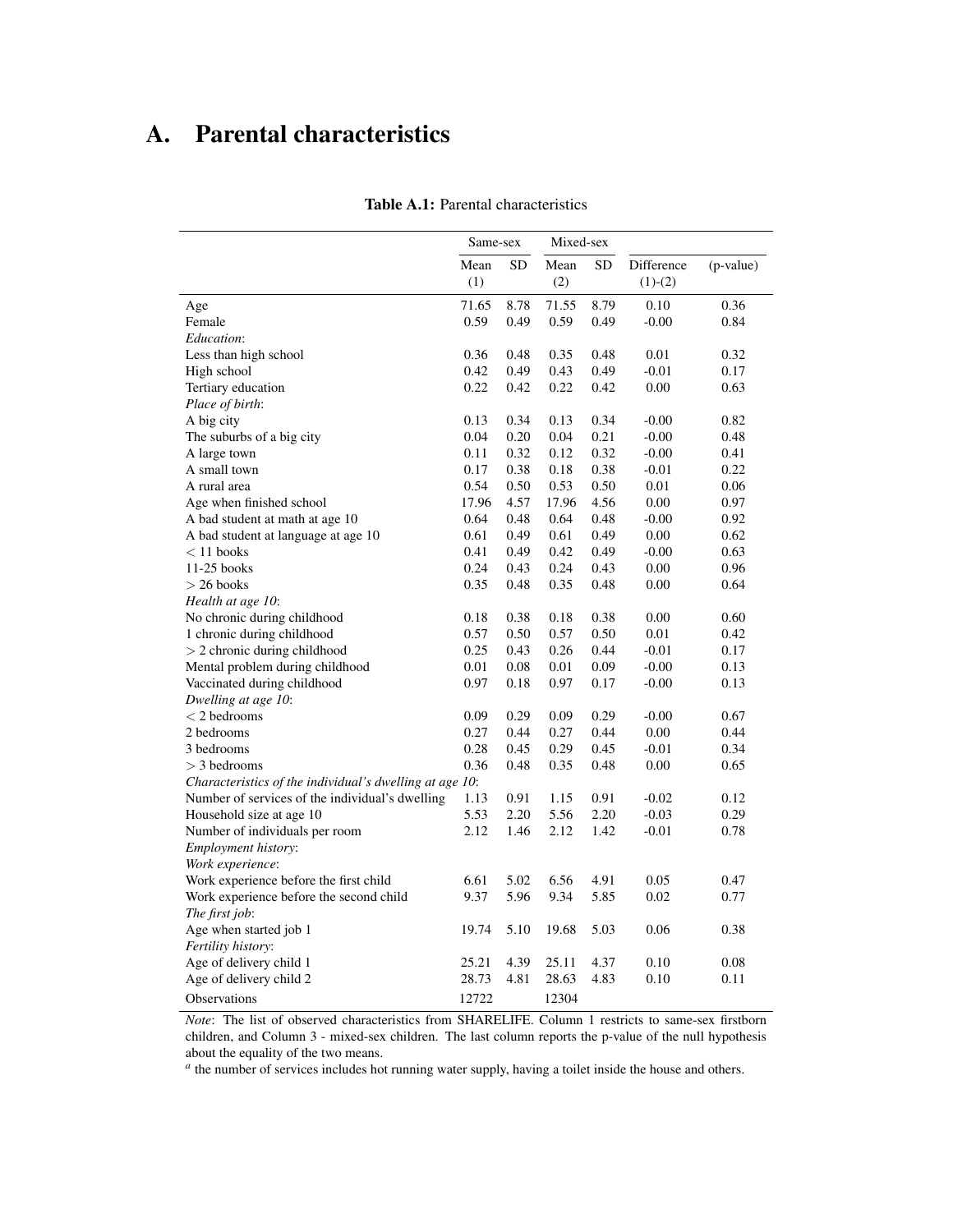## B. Bivariate model

The bivariate model is written in the following way:

$$
y_i = \mathbb{1}[\lambda C_i + \eta X_i + u_i > 0]
$$
  
\n
$$
C_i = \mathbb{1}[\kappa z_i + \zeta X_i + v_i > 0],
$$
\n(1)

where  $y_i$  is the probability to get vaccinated.  $C_i$  is the dummy for having more than two children.  $z_i$  equals one if the two firstborns are either boys or girls, it is equal to 0 if the two firstborns of different sex. The set of controls, *X<sup>i</sup>* , includes constant, a set of five-year age dummies, country fixed effects, gender and educational attainment. We allow for the common unobservables in both decisions and assume that  $u_i$  and  $v_i$  are distributed as bivariate normal, with  $\mathbb{E}(u_i|\cdot) =$  $\mathbb{E}(v_i|\cdot) = 0$ ,  $\text{var}(u_i|\cdot) = \text{var}(v_i|\cdot) = 1$  and  $\text{Cov}(u_i, v_i|\cdot) = \rho$ .

Since the coefficients from Equation 1 are not directly interpretable about the magnitude of the impact, we report the average difference between the probability of being vaccinated against Covid if she/he has more than two children and the probability - if she/he has two children and equals to  $1/n \sum_i [\Phi(\lambda + \eta X_i) - \Phi(\eta X_i)].$ 

|                                                          | Individual probits |            |             | Bivariate model |
|----------------------------------------------------------|--------------------|------------|-------------|-----------------|
|                                                          | Endog              | Exclusion  | Got vaccine | >2              |
|                                                          | (1)                | (2)        | (3)         | (4)             |
| Dummy more than two                                      | $-0.101***$        |            | $0.545***$  |                 |
|                                                          | (0.0220)           |            | (0.184)     |                 |
| Two firstborns same-sex                                  |                    | $0.170***$ |             | $0.171***$      |
|                                                          |                    | (0.0166)   |             | (0.0164)        |
| rho                                                      |                    |            |             | $-0.397***$     |
| Loglikelihood                                            | $-9509.62$         | -15576.14  |             | $-25082.57$     |
| Average partial effect of having more than two children: |                    |            |             |                 |
| Average partial effect                                   |                    |            |             | $0.113***$      |
| s.e.                                                     |                    |            |             | 0.0389          |

Table B.1: Family size and probability to get vaccinated against COVID-19

*Note*:  $* p < 0.10, ** p < 0.05,*** p < 0.01$ . Number of individuals is 25026. The list of controls includes constant, a set of five-year age dummies, female, educational attainment, and country fixed effects. Column 1 is a probit regression. Columns 3 and 4 correspond with Equation 1. Preliminary SHARE wave 9 COVID-19 Survey 2 release 0 data.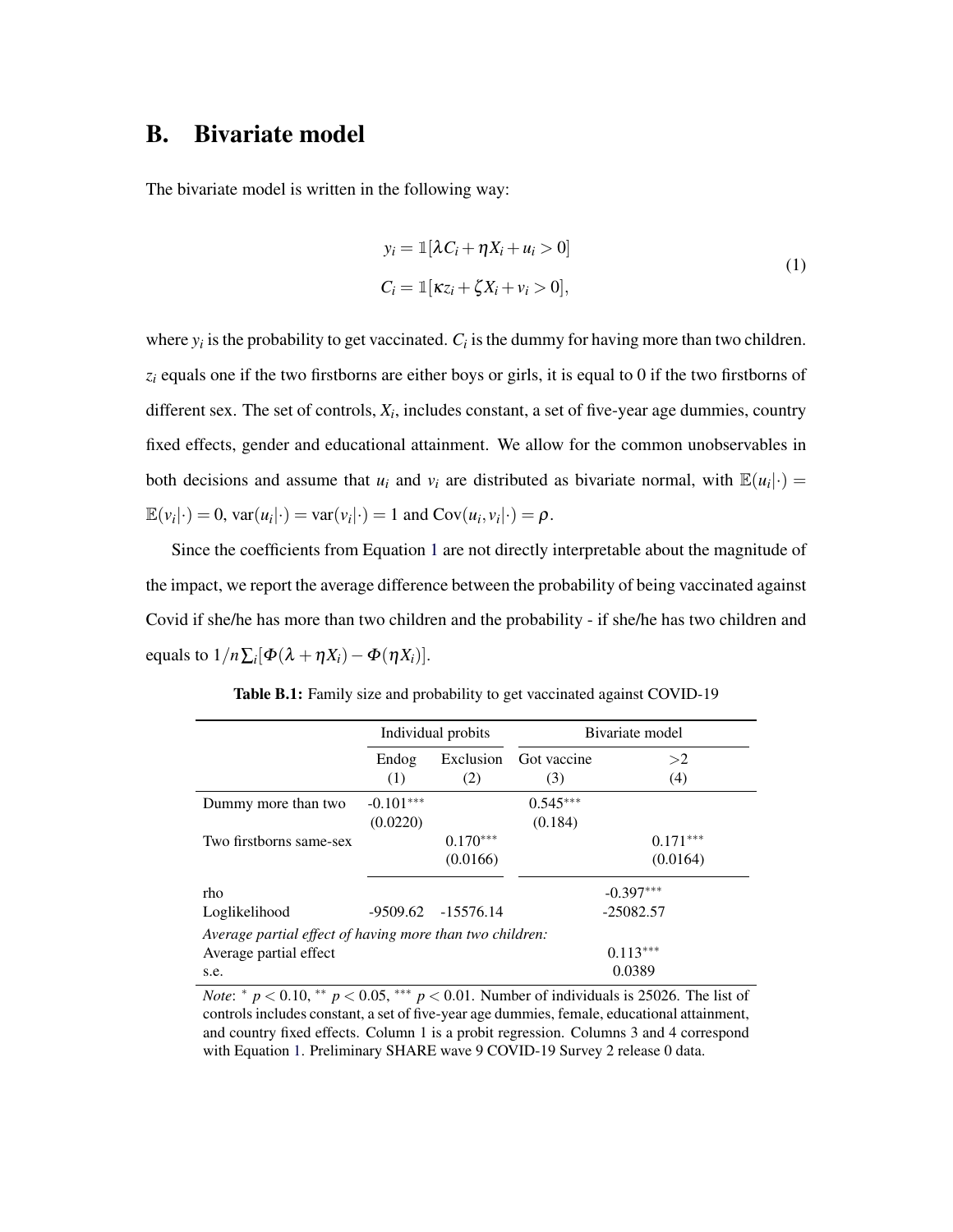## C. Data construction

|                        | Main       |          |           |           |            |
|------------------------|------------|----------|-----------|-----------|------------|
|                        | (1)        | (2)      | (3)       | (4)       | (5)        |
| Dummy more than two    | $0.146**$  | $0.135*$ | $0.157**$ | $0.160**$ |            |
|                        | (0.0738)   | (0.0785) | (0.0740)  | (0.0764)  |            |
| Dummy more than two    |            |          |           |           | $0.144*$   |
|                        |            |          |           |           | (0.0761)   |
| Individual controls    | <b>Yes</b> | Yes      | Yes       | Yes       | <b>Yes</b> |
| $F-test (IV)$          | 105.852    | 90.9378  | 103.5316  | 97.6455   | 99.3927    |
| Hausman test (p-value) | .0188      |          | .0122     | .0135     | .0238      |
| N                      | 25026      | 27822    | 26696     | 26873     | 25170      |

Table C.1: Different ways to construct the number of children

*Note*: The list of individual controls includes constant, a set of five-year age dummies, female, educational attainment, and country fixed effects. Column 2 includes respondents who reported different composition or number of children across SHARE waves. Column 3 includes non-natural children. Column 4 includes respondents who report inconsistently having more than two children between the number of children and summing up children with gender. Column 5 uses the first reported information about the number of children and first two same sex. <sup>∗</sup> *p* < 0.10, ∗∗ *p* < 0.05, ∗∗∗ *p* < 0.01. Preliminary SHARE wave 9 COVID-19 Survey 2 release 0 data.

## D. COVID-19 vaccine outcome variable

|                        | Got/Want | Do not want | Undecided |
|------------------------|----------|-------------|-----------|
|                        | (1)      | (2)         | (3)       |
| Dummy more than two    | $0.122*$ | $-0.0759$   | $-0.0196$ |
|                        | (0.0687) | (0.0547)    | (0.0495)  |
| Individual controls    | Yes      | <b>Yes</b>  | Yes       |
| $F-test (IV)$          | 105.852  | 105.852     | 105.852   |
| Hausman test (p-value) | .035     | .0834       | .6471     |
| N                      | 25026    | 25026       | 25026     |
|                        |          |             |           |

Table D.1: Family size and stated preferences about COVID-19 vaccine

*Note*: The list of individual controls includes constant, a set of five-year age dummies, female, educational attainment, and country fixed effects.  $* p < 0.10, ** p < 0.05, ** p < 0.01$ . Preliminary SHARE wave 9 COVID-19 Survey 2 release 0 data.